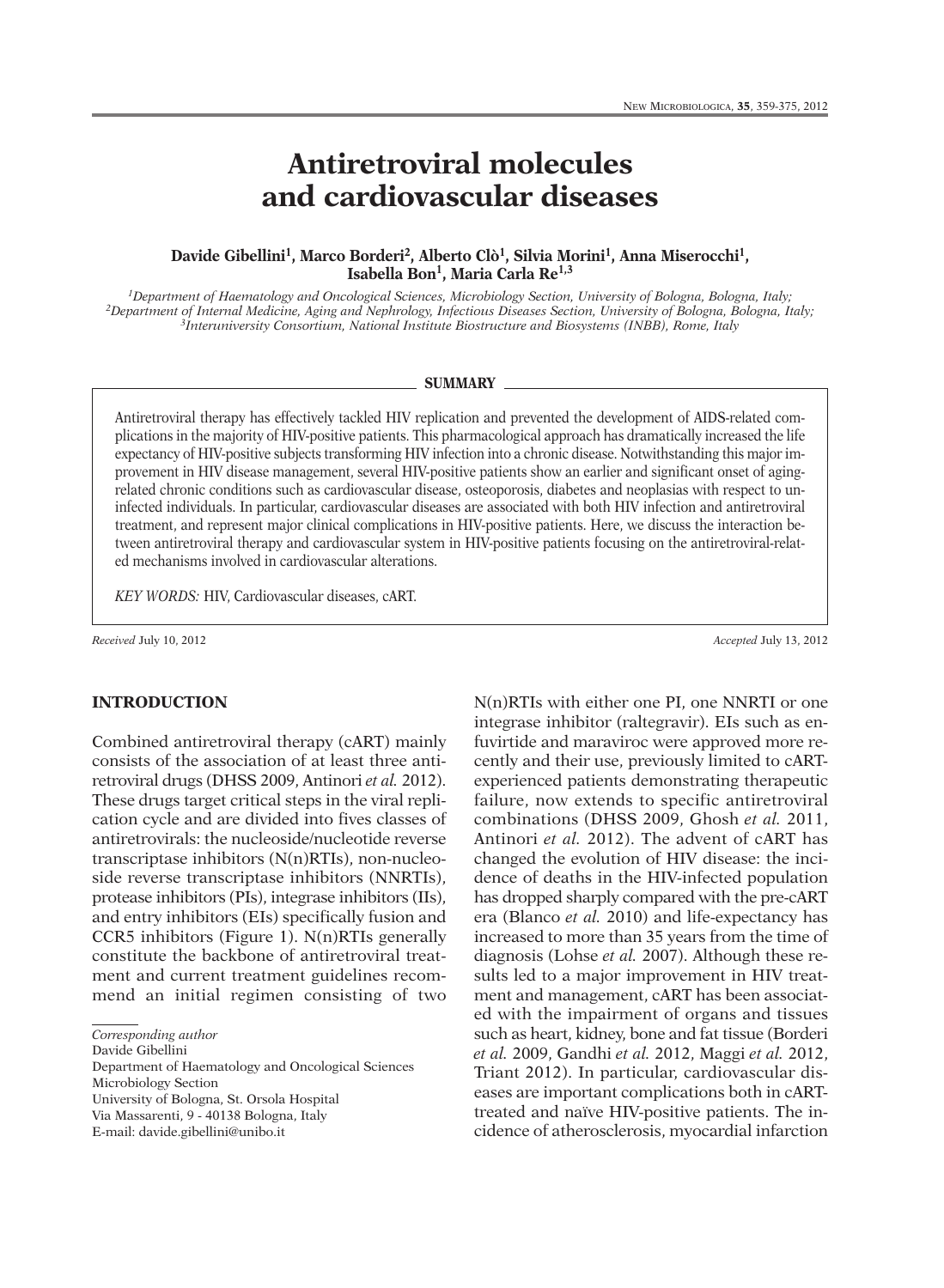(MI), pulmonary hypertension, peripheral and cerebrovascular lesions, endocarditis and pericardial diseases (Holmberg *et al.* 2002, Currier *et al.* 2003, Dubé *et al.* 2003, Friis-Moller *et al.* 2003, Mary-Krause *et al.* 2003, Grinspoon & Carr 2005, Ho & Hsue 2009, Hakeem *et al.* 2010) is increased in HIV-positive subjects with respect to uninfected individuals and cardiovascular diseases represent a major cause of death in HIV-positive individuals (Mocroft *et al.* 2010, Smith *et al.* 2010). Some epidemiological and clinical studies undertaken in both the pre-cART and post-cART eras, have demonstrated that HIV infection is significantly associated with atherosclerosis and cardiovascular events and may be considered an independent risk factor for MI (Currier *et al.* 2003, Triant *et al.* 2007). Although cART effectively tackles HIV disease development, selected antiretrovirals have been associated with an enhancing role in atherosclerosis induction and cardiovascular damage. Hence, HIV infection per se and cART play a major role in the increase in cardiovascular events especially in patients with longstanding exposure to classical risk factors. This report analyses the mechanisms involved in cART-dependent induction of atherosclerosis and cardiovascular injuries in HIV-positive patients.

## *Clinical studies on the correlation between antiretroviral and cardiovascular diseases*

The relationship between cART and cardiovascular diseases was firstly analysed in 2003 in a large retrospective study on 36766 HIV-positive patients (Bozzette *et al.* 2003). No significant increase in cardiovascular disease was found in HIV-positive subjects treated with cART for 40 months, suggesting that a short treatment did not induce cardiovascular disease but may tackle the HIV-related cardiovascular impairment. Subsequent reports have analysed HIV-positive



FIGURE 1 - *Antiretroviral classes.*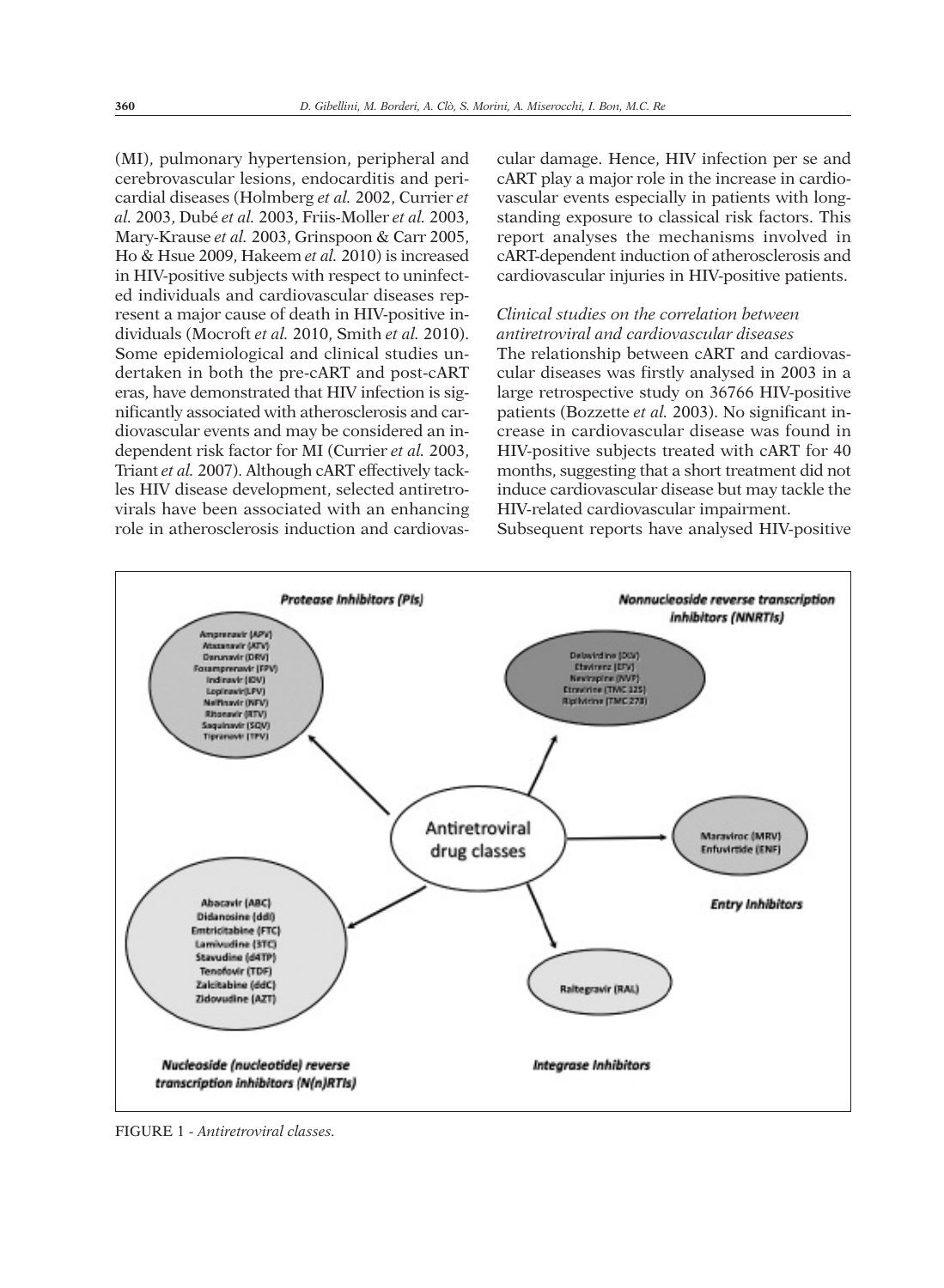individuals treated by cART for a longer period describing an increase in cardiovascular disease in cART-treated patients particularly when PIs were used (Mary-Krause *et al.* 2003, Farrugia *et al.* 2009). The DAD study (Sabin *et al.* 2008), performed on 23.437 participants, demonstrated that MI increased in direct correlation with the longer period of PI-containing antiretroviral treatment up to six-to-seven years of exposure (relative risk 1.16, 95% CI 1.09 to 1.23, per year of exposure p<0.0001). Two further studies confirmed that PI treatment induced a significant risk of MI (Holmberg *et al.* 2002, Barbaro *et al.* 2003). Interestingly, the analyses on the impact of specific antiretroviral drug class demonstrated that PIs, but not NNRTIs, were related to an increased annual relative risk of MI. An analysis of French hospital databases on 34976 HIV-positive individuals showed that PI-based cART treatment longer than 18 months determined a significant risk of MI compared with HIV patients treated with PIs for less than 18 months (Mary-Krause *et al.* 2003). The DAD study evaluated the correlation between N(n)RTIs and cardiac disease risk. Recent use of abacavir (ABC) and didanosine (but not another three NRTIs tested: zidovudine, stavudine and lamivudine), was associated with MI risk, but the risk reverted to baseline six months after the cessation of ABC and didanosine-containing therapy (Sabin *et al.* 2008, Farrugia *et al.* 2009). In the SMART study, 2752 HIV-positive patients were treated with ABC, didanosine or an alternative N(n)RTI to determine the risk for MI or other major cardiovascular diseases such as stroke, coronary arterial disease and death from cardiovascular accidents (Lundgren *et al.* 2008). Interestingly, only ABC treatment showed a significant increase in cardiovascular disease compared to other NRTIs (Lang *et al.* 2010) and in the presence of intermittent therapy dynamics (Lundgren *et al.* 2008, Lang *et al.* 2010). The association between ABC therapy and cardiovascular risk was confirmed by other four studies such as FHDB (74958 patients), STEAL (357 patients), QPHID (7053 patients) and a recent report by Choi and coworkers (10931 patients) comparing different antiretroviral regimens with or without ABC (Lang *et al.* 2010, Martin *et al.* 2010, Choi *et al.* 2011, Durand *et al.* 2011). In contrast, a recent metaanalysis of randomised clinical trials did not sup-

port the hypothesis that ABC-containing cART regimens carry a greater risk of MI or major cardiovascular events relative to comparative cART (Cruciani *et al.* 2011). Furthermore, the ACTG A5001/ALLRT study analysed data from 5056 individuals initiating randomised antiretroviral treatment in AIDS Clinical Trials Group studies with 1704 started on ABC therapy (Ribaudo *et al.* 2011) showing no risk of MI associated with initial antiretroviral treatment containing ABC. This lack of association was also described in a retrospective observational study VACCR (19424 patients) where cumulative use of ABC was compared to tenofovir (TDF) (Bedimo *et al.* 2011). These controversial results preclude a determination of the true impact of ABC on cardiovascular risk suggesting a cautious use of this compound in HIV-positive patients with classical cardiovascular risk factors. Analysis of NNRTIs, integrase or entry inhibitor drugs did not show a significant increase in cardiovascular risk.

## *Role of protease inhibitors (PIs) in cardiovascular impairment*

PIs tackle HIV-1 replication cycle inhibiting the cleavage of viral polypeptides into mature and functional proteins. Current members of PI antiretroviral class include ritonavir (RTV), atazanavir (ATV), amprenavir (APV), indinavir (IDV), nelfinavir (NFV), darunavir (DRV), saquinavir (SQV), fosamprenavir (FPV), tipranavir (TPV), and lopinavir (LPV) (De Clerq 2009). It is noteworthy that RTV has a strong inhibitory activity on the cytochrome P450 isoenzyme 3A4 (CYP3A4) and CYP2D6 and is often therapeutically associated, at low doses, with another PI in cART regimens determining a clinically significant increase in serum levels of other PIs (Worm *et al.* 2010). This pharmacokinetic enhancement of some PIs with low-dose RTV provides a reduction in pill burden and dosing frequency. As reported above, clinical and epidemiological studies show that long-term treatment with PIs has been associated with an increased risk of premature atherosclerosis and MI even though the specific involvement of each PI in MI risk has not been elucidated. Recently, the DAD study provided some data on the relationship between MI risk and treatment with some PIs such as NFV, SQV, IDV or LPV/RTV. The relative risk for MI is increased with IDV (RR=1.12, 95%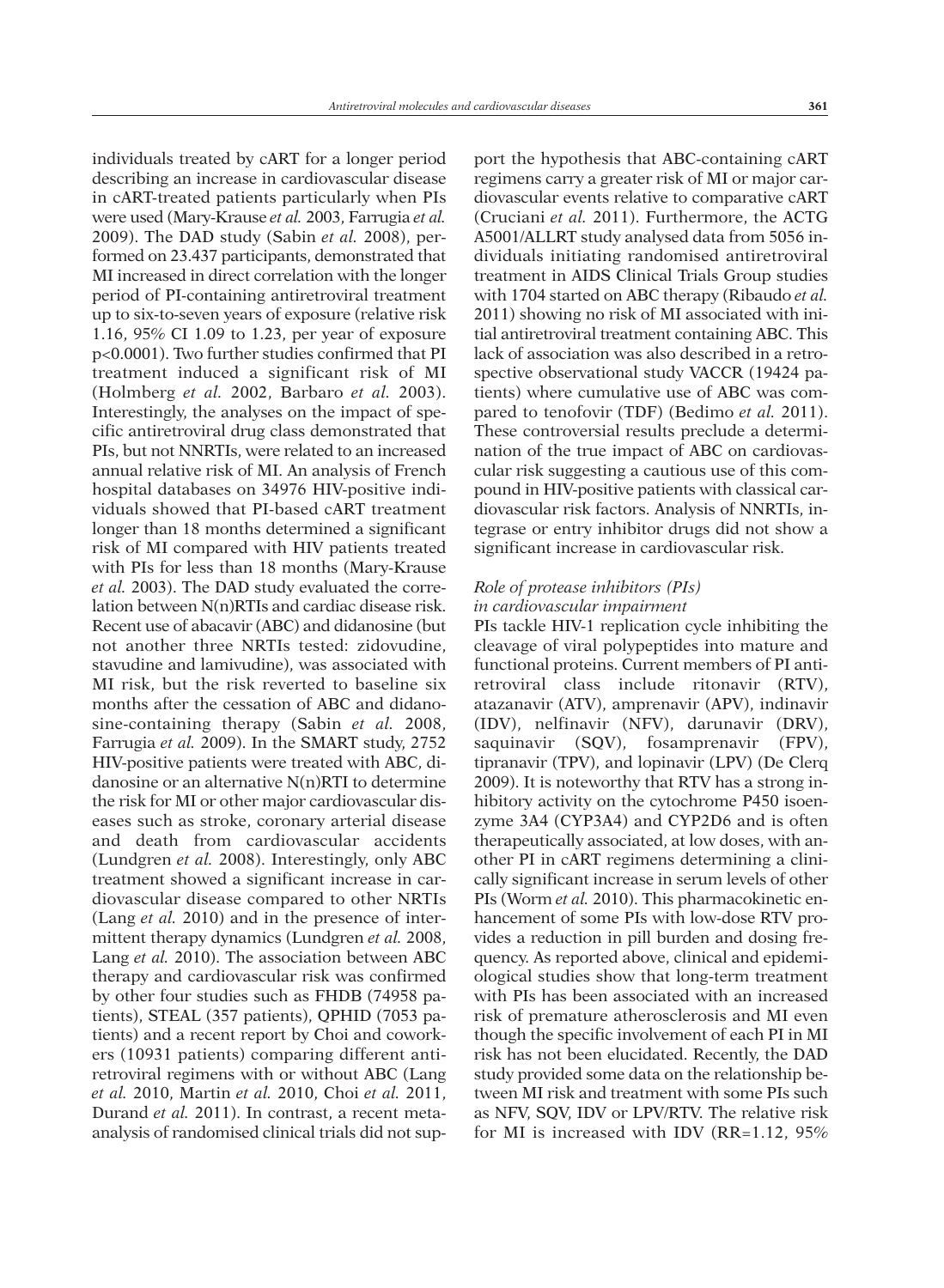CI=1.07–1.18) and LPV/RTV (RR=1.13, 95% CI=1.05–1.21) whereas no significant differences were observed with SQV or NFV (Worm *et al.* 2010). PIs could exert these negative effects on the cardiovascular system, by acting on the enhancement and induction of some classical risk factors and altering vascular functional and structural homeostasis (Figure 2). PIs are associated with a significantly higher incidence of alterations in lipid metabolism and glucose regulation that are classically involved in the development of atherosclerosis (Crowe *et al.* 2010, Brown & Glesby 2011). The Swiss cohort study detected a dyslipidemia in PI-treated patients: hypercholesterolemia and hypertriglyceridemia were about two-fold more common among patients treated with a cocktail associated with PIs with respect to those without PIs (Periard *et al.* 1999). Hypercholesterolemia (>240 mg/dL) and hypertriglyceridemia (>500 mg/dL) were detected in 60% and 75% of PI-treated HIV individuals respectively. In particular, PIs are associated with a cholesterol increase in VLDL and IDL lipopro-

tein whereas the increase in LDL-C and HDL-C is variable. Hypertriglyceridemia is a very common lipid abnormality in PI-treated patients and it is detectable in all lipoprotein fractions coupled with an increase in apo-lipoprotein B-100. In particular, full doses of RTV determines hypertriglyceridemia causing triglyceridaemia levels exceeding 1 g/dl (Ho & Hsue 2009) in some cases. It is noteworthy that RTV is currently used at lower concentrations to boost the other PIs administrated and then its action on triglyceride levels is scaled down (Dubé & Cadden 2011). An analysis of the correlation between specific PI and hypertriglyceridemia showed (Dubé & Cadden 2011) the greater negative effect of some associations such as TPV/RTV, LPV/RTV and FPV/RTV (Eron Jr *et al.* 2006, Hicks *et al.* 2006, Mills *et al.* 2009). Intermediate effects are detectable with SQV/RTV (Kurowski *et al.* 2002, Fontas *et al.* 2004) IDV/RTV (Dragsted *et al.* 2003) and NFV (administrated without RTV) (Murphy *et al.* 2003, Dubé *et al.* 2005) whereas minor effects were seen with newer PIs such as ATV (ad-



FIGURE 2 - *PIs effects on the cardiovascular system. PIs showed a complex interaction namely with the metabolic* and cellular targets involved in atherosclerosis development. As reported in the text, these PI-related mechanisms are *demonstrated only for some PIs with varying pathological effects.*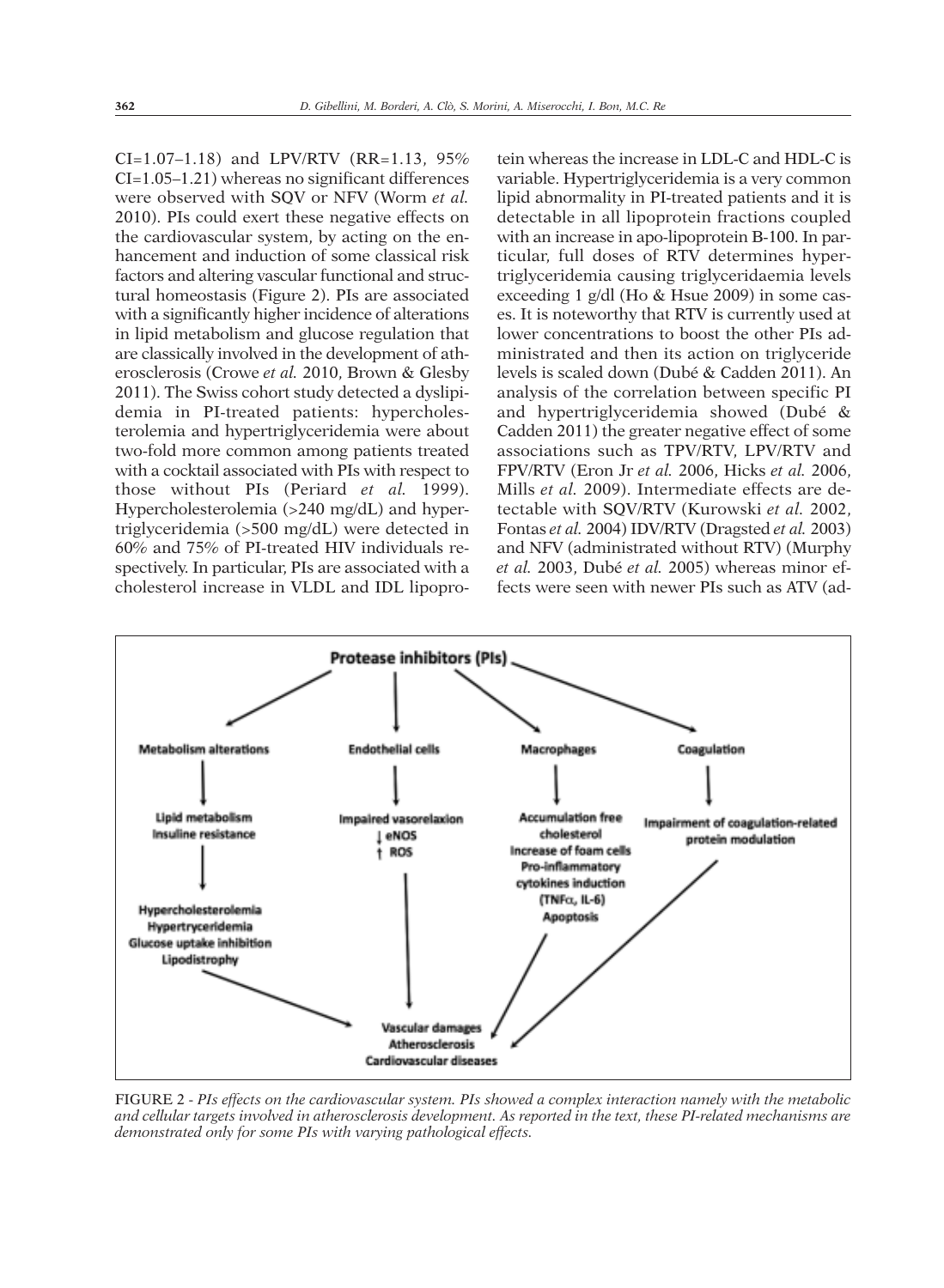ministered with RTV at a low dose) (Murphy *et al.* 2003, Noor *et al.* 2004, Dubé *et al.* 2008) and DRV/RTV (Mills *et al.* 2009) (Figure 3). PI-associated dyslipidemia does not represent a real antiretroviral class effect because the lipid abnormalities are related to the use of specific PI drugs and genetic susceptibility (Tarr *et al.* 2010). In vitro experiments have disclosed some of the mechanisms involved in PI-related dyslipidemia induction. In cultured human and rat hepatoma cells and primary hepatocytes achieved from transgenic mice, RTV and SQV inhibit proteasomal degradation of nascent apolipoprotein B, the major protein component of triglyceride and cholesterol-rich plasma lipoproteins (Liang *et al.* 2001). This suggests that PI-inhibition of pre-secretory ApoB degradation at the proteasome might increase the assembly and secretion of very low density (VLDL) and low-density lipoproteins (LDL). In addition, LDL clearance is reduced because of down-regulation of LDL-R and LDL-Rrelated protein (LRP) mRNA and protein level in the presence of NFV whereas APV, IDV, RTV and SQV did not affect these proteins. NFV exerts its effect by reducing levels of active SREBP1 in the nucleus. LDL-R and LRP are two factors involved in lipoprotein catabolism and vessel wall integrity by down-regulating levels of active nuclear SREBP-1 (Tran *et al.* 2003). SREBP-1 is highly expressed in adipocytes and in liver cells increasing lipogenesis and lipid accumulation

through the modulation of PPAR<sub>Y</sub> activation (Carr *et al.* 1999, Sudano *et al.* 2006). IDV and NFV but not APV impaired adipose cell differentiation altering to different extent protein expression of SREBP-1, CAAAT/enhancer binding protein alpha ( $C/EBP\alpha$ ) and fatty acid synthase (FAS) and the distribution of laminin A/C and B (Caron *et al.* 2003). Interestingly, a study performed on HIV-infected patients treated by cART with PIs showed that PI treatment is associated with a significant increase in VLDL- and IDL-apoB concentrations when compared to non-PI-treated patients (Petit *et al.* 2003). Studies performed in vitro using C3H10T1/2 stem cells, a cell model currently used for the analysis on adipocyte differentiation and lipid metabolism, proved that in these cells NFV, SQV, and RTV reduce triglyceride accumulation, lipogenesis, and expression of the adipose markers, aP2 and LPL with a decrease of oil red Ostaining of cytoplasmic fat droplets whereas APV and IDV showed low effects. Moreover, NFV, SQV and RTV increased acute lipolysis in adipocytes suggesting that some PIs may block adipogenesis and stimulate fat catabolism (Lenhard *et al.* 2000a). It is noteworthy that an additional report indicated that NFV, SQV and RTV stimulated triglyceride synthesis whereas APV and IDV had no effect in the HepG2 cell model. This confirms the different impact of specific PIs on lipid regulation also depending on the cell model employed (Lenhard *et al.* 2000b). Lipodystrophy is charac-



FIGURE 3 - *Antiretroviral drugs and dysipidemia. The relationship between antiretrovirals and the degree of dys*lipidemia has already been described (Blanco et al. 2010, Dubé & Cadden 2011). The antiretrovirals were divided into different classes and the relative strength in the association to dyslipidemia is indicated in each drug class.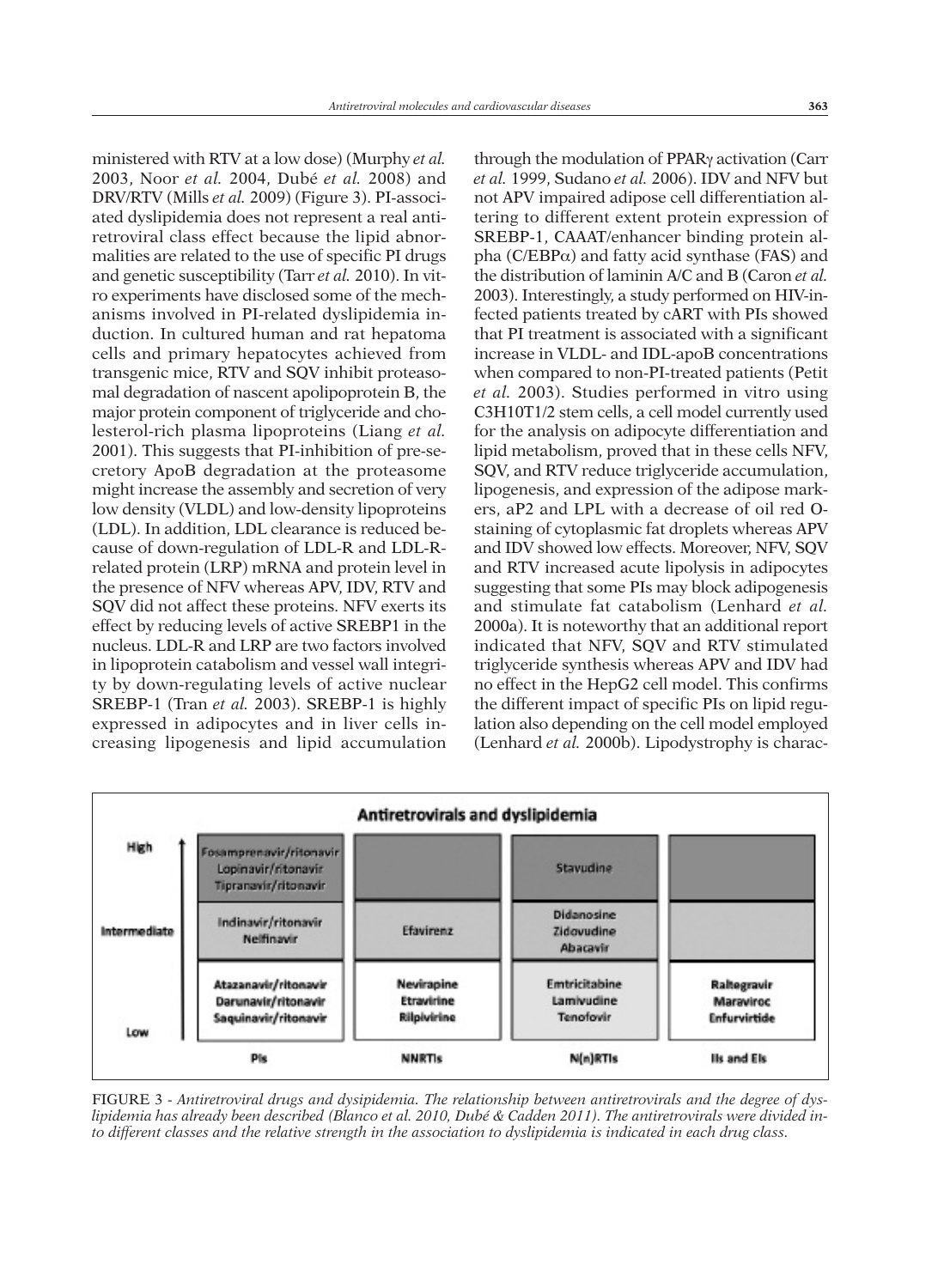terized by an impairment of fat body distribution with uniform subcutaneous and peripheral fat loss and a relative preservation or increase in visceral fat and is an independent cardiovascular risk factor (Masia *et al.* 2010). HIV-positive patients may show relative central adiposity and fat accumulation in the dorso-cervical region and neck (Carr & Cooper 2000, Mooser & Carr 2001, Grinspoon & Carr 2005). Although dyslipidemia and impaired glucose tolerance are not detected in every patient with fat redistribution, fat redistribution has been associated with a cluster of metabolic abnormalities, such as insulin resistance, loss of glucose tolerance, hypertriglyceridemia, and low serum levels of HDL-C (Mooser & Carr 2001, Sekiya *et al.* 2008). The analysis of depot-specific adipocyte cell lines has shown that subcutaneous adipocytes are more susceptible to the PI effects than visceral adipocytes (Kovsan *et al.* 2009, Caron-Debarle *et al.* 2010). Furthermore, an analysis of human subcutaneous adipose tissue (SAT) explants revealed that some PIs increase FFA, IL-6 and  $TNF\alpha$  production by activating the NFkB pathway eliciting a paracrine loop between adipocytes and macrophages not seen in visceral adipose tissue (VAT) (Grinspoon & Carr 2005). These results indicate that SAT is more sensitive to the adverse effects of some PIs than VAT. PIs induce lipodystrophy especially when associated with stavudine and didanosine, two NRTIs (Grinspoon & Carr 2005). In addition to impairment of lipid metabolism, PIs are related to dysfunction of glucose regulation. In particular, insulin resistance may result from the direct effects of PIs and HIV infection and changes in fat distribution (Grinspoon 2003, Van Wijk *et al.* 2011). The prevalence of insulin resistance in the cART-treated population is not known, but cross-sectional studies estimate that up to 30-40% of patients are insulin resistant whereas the prevalence of impaired glucose tolerance and diabetes mellitus is below 10-15% (Behrens *et al.* 1999, Carr *et al.* 1999, Calza *et al.* 2008). Treatment with IDV and RTV In HIV-negative adults disclosed a down-regulation of insulin sensitivity one month after the start of treatment (Noor *et al.* 2002, Lee *et al.* 2004, Noor *et al.* 2004). There is also evidence that IDV, APV, NFV and RTV directly inhibit the uptake of glucose in insulin sensitive tissues such as fat and skeletal muscle by selectively inhibit-

ing the glucose transporter 4 (Glut-4) without interfering with insulin post-receptor signalling (Murata *et al.* 2000, Behrens *et al.* 2002). Lipodystrophy and insulin resistance are also linked to adipocytokines activity (Brinkman *et al.* 1999, Bastard *et al.* 2002). Lipodystrophy is also characterised by PI-related impairment of differentiation of pre-adipocytes to adipocytes resulting in decreased synthesis of adiponectin and leptin with a down-regulation of matrix metalloproteinase expression (Weyer *et al.* 2001, Bourlier *et al.* 2005, Tsiodras *et al.* 2010). Adiponectin is lower in HIV patients with lipodystrophy and visceral fat accumulation than controls (Weyer *et al.* 2001, Tsiodras *et al.* 2010), and the reduction of adiponectin levels is correlated with insulin resistance and dyslipidemia (Weyer *et al.* 2001, Tong *et al.* 2003). In addition, a study on 131 HIV-positive subjects demonstrated that insulin sensitivity is correlated with serum content of adiponectin and the adiponectin/leptin ratio (Vigouroux *et al.* 2003). These data were confirmed in a subsequent cross-sectional study where adiponectin levels were positively correlated with insulin sensitivity (Kosminski *et al.* 2003).

In addition to dyslipidemia, PIs exhibit adverse effects on different cells involved in the development of atherosclerosis such as endothelial cells and macrophages. Impaired homeostasis in the endothelial layer is involved in the development of atherosclerosis. Since impaired vasorelaxation in response to pharmacological agents is considered as an indicator of early endothelial impairment and vascular dysfunctions (Freiman *et al.* 1986, Benzuly *et al.* 1994, Wang *et al.* 2007), the effects of PIs on endothelium-dependent vasorelaxation were investigated by measuring flow-mediated vasodilation (FMD) of the brachial artery in PI-treated HIV individuals. HIV subjects receiving PIs showed a significant reduction of FMD with respect to HIV individuals treated without PIs (Stein *et al.* 2001). These results were substantially confirmed in IDV-treated healthy volunteers, who showed a clear decrease of FMD after one month of treatment (Shankar & Dubé 2004). Moreover, FMD was impaired by a mean 3,6% in HIV-positive children treated with PIs compared with 1,8% in the group of HIV-positive children treated in the absence of PIs (Charakida *et al.* 2005).

Clinical plasma concentrations of specific PIs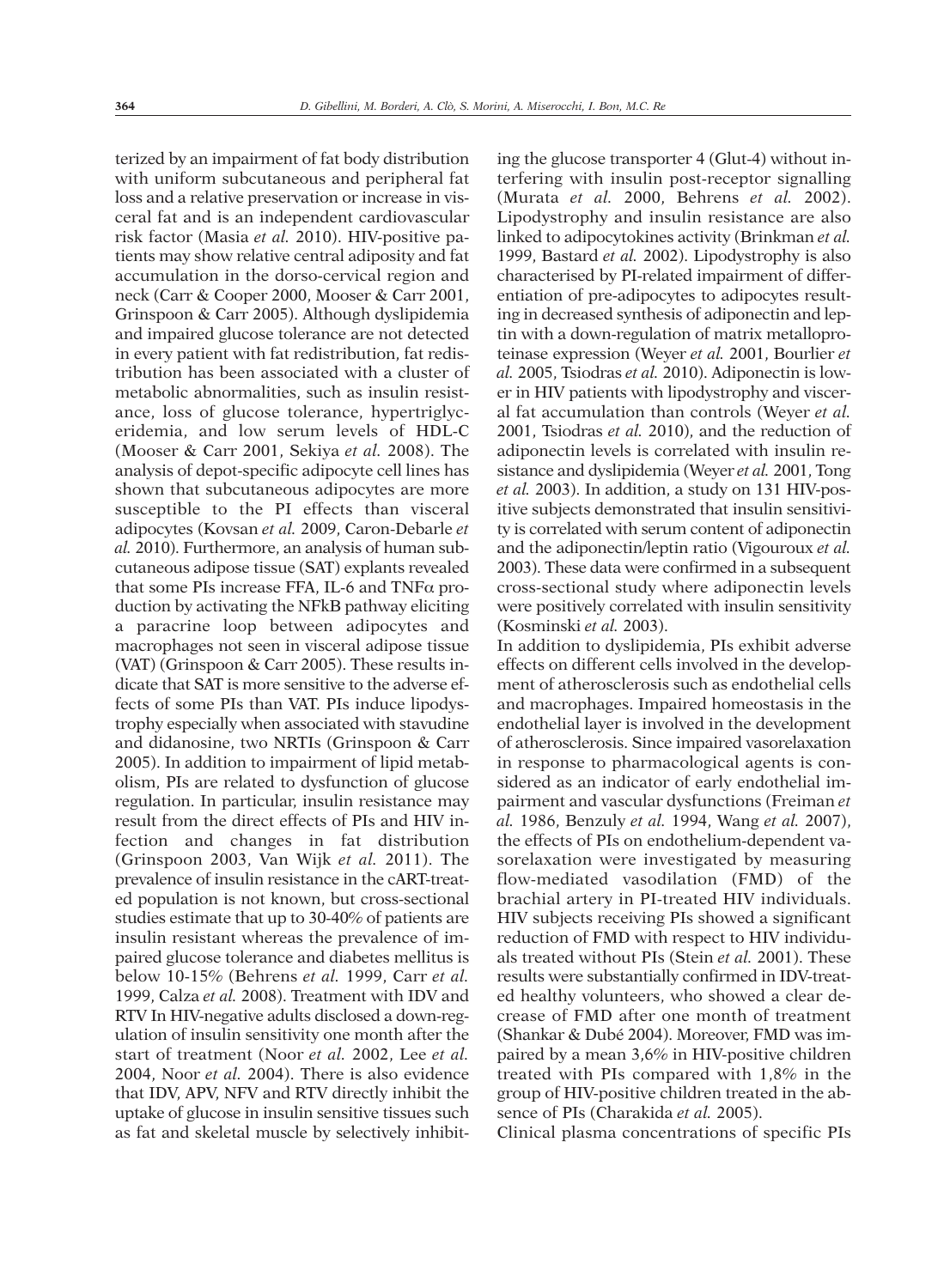were tested in an animal model represented by pig carotid and coronary arteries. In these experimental conditions, RTV perfusion showed that endothelium-dependent vasorelaxation was down-modulated in PI-treated porcine carotid arteries with respect to untreated controls (Conklin *et al.* 2004). RTV, APV and SQV determined a significant reduction in endothelium-dependent vasorelaxation even in porcine coronary arteries (Fu *et al.* 2005) confirming FMD instrumental data (Stein *et al.* 2001, Shankar & Dubé 2004, Charakida *et al.* 2005). These endothelial dysfunctions have mainly been related to the PIs effects on nitric oxide synthase (NOS) and reduction/oxidation (ROS) systems. Nitric oxide (NO) plays a pivotal role in maintaining vascular tone preventing platelet and leukocyte adhesion to the endothelial layer. NO causes relaxation of vascular smooth muscle and regulates endotheliumdependent vasorelaxation. In mammalian tissues, NO is catalysed by NOS family enzymes including inducible(iNOS), endothelial (eNOS) and neural NOS (nNOS). In endothelial cells, NO is constitutively synthetized from L-arginine by eNOS and several reports have demonstrated that a dysfunction of synthesis release and activity of NO is correlated to vascular damage. In particular, eNOS inhibition induces a reduction of endothelium-dependent vasorelaxation and an accelerated development of atherosclerosis (Kawashima 2004, Shimokawa *et al.* 2010). RTV, APV, IDV, NFV and SQV elicit a significant reduction (40- 50%) of eNOS messenger RNA (mRNA) and protein levels in cultured human coronary artery endothelial cells with respect to untreated controls. NO release was analysed in porcine coronary arteries by measuring the accumulation of the NO degradation products nitrite and nitrate. Nitrite in the supernatant of cultured arteries was significantly reduced by 33.5% for RTV and by 28.7% for APV compared with untreated arteries whereas SQV, IDV, and NFV decreased nitrite levels but to lesser extent (Fu *et al.* 2005, Wang *et al.* 2007). Reactive oxygen species (ROS) are pivotal chemical mediators that can alter lipids, nucleic acids and proteins determining oxidative stress (Simionescu 2009). They have major pathophysiologic consequences in the vascular system because an enhanced ROS formation could elicit the attenuation of endothelium-dependent dilation by NO, resulting in impaired organ perfu-

sion, endothelial layer homeostasis, cell damage, vessel structure lesion and systemic hypertension (Heistad *et al.* 2009). NFV and SQV specifically elicited ROS production in vascular smooth muscle cells and co-treatment PIs plus N-acetyl-cysteine or the anti-oxidant enzyme catalase significantly decreased ROS induction (Rudich *et al.* 2005, Wang *et al.* 2007). Further reports confirmed this PI activity, IDV or NFV, combined with zidovudine and efavirenz, up-regulate ROS synthesis in human aortic endothelial cells and superoxide anion content is significantly increased in endothelial and smooth muscle cell of porcine coronary arteries when treated by RTV or APV (Mondal *et al.* 2004, Chai *et al.* 2005a, Chai *et al.* 2005b). The mechanisms involved in the induction of ROS have to be yet elucidated but RTV significantly increased nicotinamide adenine dinucleotide phosphate (NADPH)-stimulated superoxide production in porcine carotid arteries (Zhong *et al.* 2002). By contrast, RTV and IDV treatment in endothelial cells elicited endothelial permeability and a mitochondrial DNA damage inducing mitochondrial dysfunction that may contribute to oxidative stress (Zhong *et al.* 2002, Fiala *et al.* 2004, Chen *et al.* 2005) because mitochondria are one of the major sources of ROS production (Zinkevich *et al.* 2011). It is noteworthy that PI treatment induces mitochondrial alterations such as reduced cellular respiration and ATP production, decreased mitochondrial membrane potential and mitochondrial DNA damage. Beside these adverse effects on endothelial biology, PIs also affect macrophages that are the most important cell type in atherosclerotic lesions and play a pivotal role in the genesis and development of atherosclerotic damage. Studies performed on THP-1 cells and human PBMCs demonstrated that RTV up-regulates CD36 expression and accumulation of cholesteryl esters suggesting an impairment in cholesterol regulation with a subsequent accumulation of sterol in macrophages and their transformation in the typical foam cells (Dressman *et al.* 2003). Interestingly, a recent report on RTV effects in mouse peritoneal macrophages indicated that RTV treatment could stimulate foam cell formation through PKC activation (Xiang *et al.* 2011). A more extensive study on PIs activity in macrophages has shown that therapeutic concentrations of RTV, IDV and ATV cause an accumulation of intracellular free cho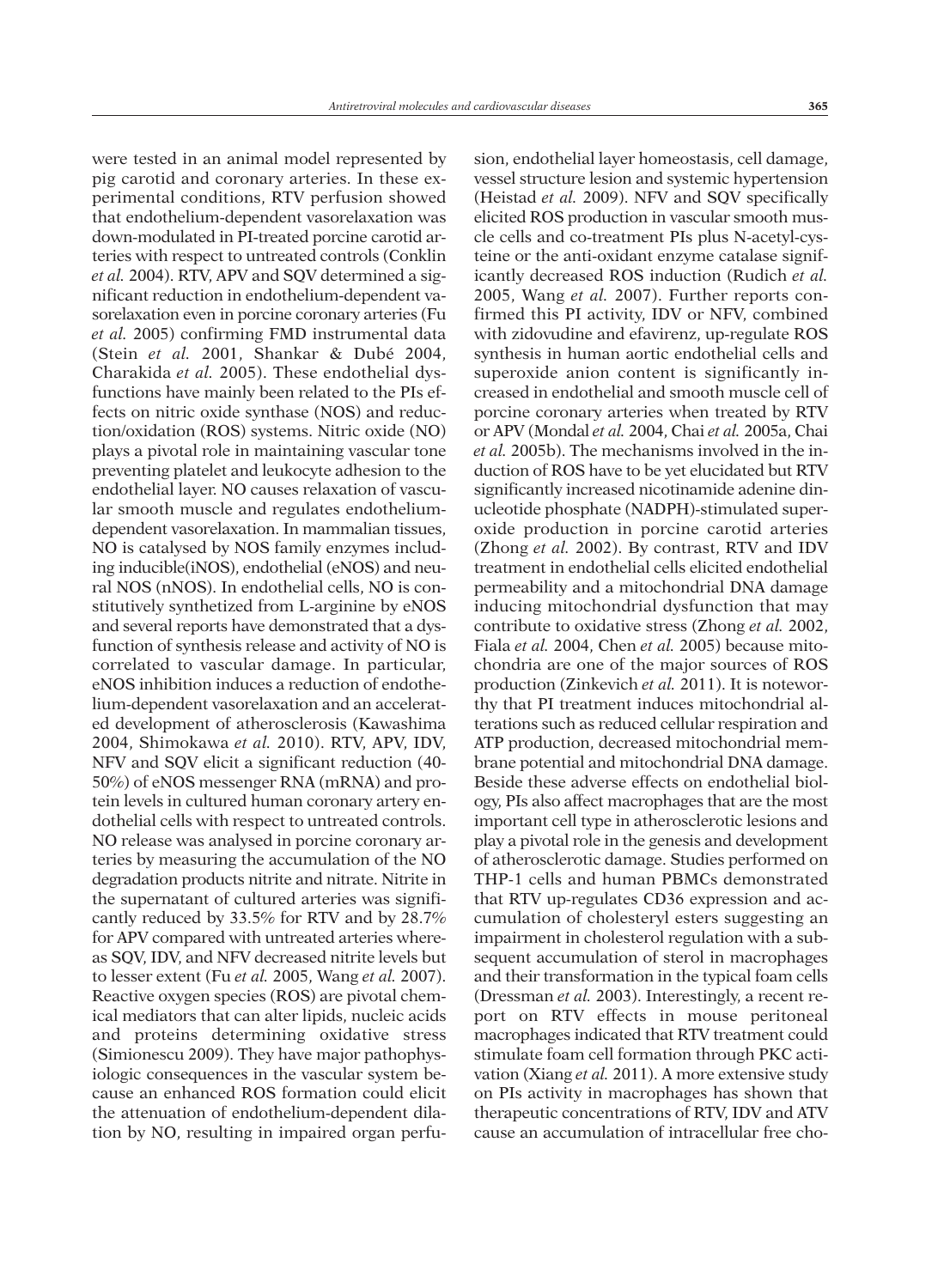lesterol up-regulating CD36 and LDL-R expression. This increase in intracellular free cholesterol is associated with a depletion of endoplasmatic reticulum stress with activation of an unfolded protein response that can determine a complex gene modulation with caspase-12 and apoptosis activation in macrophages (Zhou *et al.* 2005). In addition, all PIs except APV can elicit the up-regulation of important pro-inflammatory cytokines such as  $TNF\alpha$  and IL-6 through the positive modulation of RNA binding protein HuR (Zhou *et al.* 2007). This suggests a positive effect of PIs in the enhancement of chronic inflammation in atherosclerotic arteries. These data on PIs/macrophages interactions indicate that some PIs elicit a pro-atherogenic activity due to cholesterol modulation impairment, pro-inflammatory cytokine and apoptosis induction. These effects may enhance and promote the development of atherosclerosis but further studies are needed to fully understand the PI-mediated effects on macrophage biology.

Some PIs are also related to the onset of thrombotic events (George *et al.* 1999, Sullivan *et al.* 2000, Majluf-Cruz *et al.* 2004, Lijfering *et al.* 2007, Bibas *et al.* 2011). IDV and SQV were associated with an increased risk of VTE in an HIV-positive population (George *et al.* 1999, Jacobson *et al.* 2004, Shen *et al.* 2004), but these data were not confirmed (Crum-Cianflone *et al.* 2008). The mechanisms of this effect, remain unsettled even though PIs are thought to interfere with hepatic metabolism, specifically cytochrome P450 metabolism and the regulation of thrombotic proteins. In addition, lipodystrophy is related to an increased risk of developing an abnormal coagulation profile, such as increased fibrinogen, Ddimer, PAI-1, or protein S deficiency (Lyonne *et al.* 2008) with a possible impairment of anticoagulant regulation.

## *Role of N(n)RTIs in cardiovascular impairment*

N(n)RTIs represent the most important antiretroviral class in the assessment of initial cART, and zidovudine was the first drug approved for the treatment of HIV. The antiretroviral molecules currently classified in this class are: zidovudine (AZT), stavudine (d4TP), zalcitabine (ddC), didanosine (ddI), abacavir (ABC), lamivudine (3TC), emtricitabine (FTC) and tenofovir (TDF). It is noteworthy that TDF is included in

this class even though it is a nucleotide reverse transcription inhibitor. As described above, the increased MI risk induced by N(n)RTIs was detected when ABC or ddI was used within the preceding six months, whereas other N(n)RTIs did not seem to be involved in cardiovascular impairment. ABC effects on the cardiovascular system is a matter of debate because several trials displayed controversial results as described above. Studies have been performed on N(n)RTI modulation of lipid metabolism and cell lineages involved in atherosclerosis and cardiovascular diseases. N(n)RTI-containing treatment showed a prevalence of hypertriglyceridemia and hypercholesterolemia of 23% and 10% respectively (Tsiodras *et al.* 2000). Treatment with d4TP determines an increase in plasma lipid levels whereas TDF has no significant effects on lipid content but may have a slightly lowering effect on triglyceride and cholesterol levels (Lee *et al.* 2004, Gallant *et al.* 2004). An analysis of the specific N(n)RTI relationship with dyslipidemia (Figure 3) suggested that d4TP shows higher effects on dyslipidemia. AZT, ddI and ABC exhibit intermediate effects whereas FTC, 3TC and TDF had lower effects (Dubé & Cadden 2011). ABC may be classified as N(n)NRTI with intermediate effect because some trials have indicated a more important effect of ABC on dyslipidemia than TDF (Moyle *et al.* 2006, Martinez *et al.* 2009, Sax *et al.* 2011). It is noteworthy that only thymidine NRTIs (d4TP and AZT) are linked to lipoatrophy and lipodystrophy development (Nolan *et al.* 2003, Hammond *et al.* 2007, Villaroy *et al.* 2010). These two NRTIs cause mitochondrial toxicity, in part by inhibiting the mtDNA polymerase gamma (Pinti *et al.* 2006, Cote 2007), and determine fat hypertrophy in visceral depots (Galli *et al.* 2002, Miller *et al.* 2003, Caron *et al.* 2008, Boothby *et al.* 2009, Flint *et al.* 2009, Haubrich *et al.* 2009, Hsue *et al.* 2009, Van Voderen *et al.* 2009, Stankov *et al.* 2010). AZT and d4TP decrease mitochondrial DNA content in human adipocytes maintaining respiratory chain activity whereas they increase oxidative stress, MCP-1, CRP and IL-6 also down-regulating adiponectin and leptin (Lewis *et al.* 2003, Caron *et al.* 2008, Flint *et al.* 2009, Hsue *et al.* 2009, Stankov *et al.* 2010). The mitochondrial toxicity is due to competitive inhibition of these NRTIs with normal nucleotides for mitochondrial DNA polymerase gamma that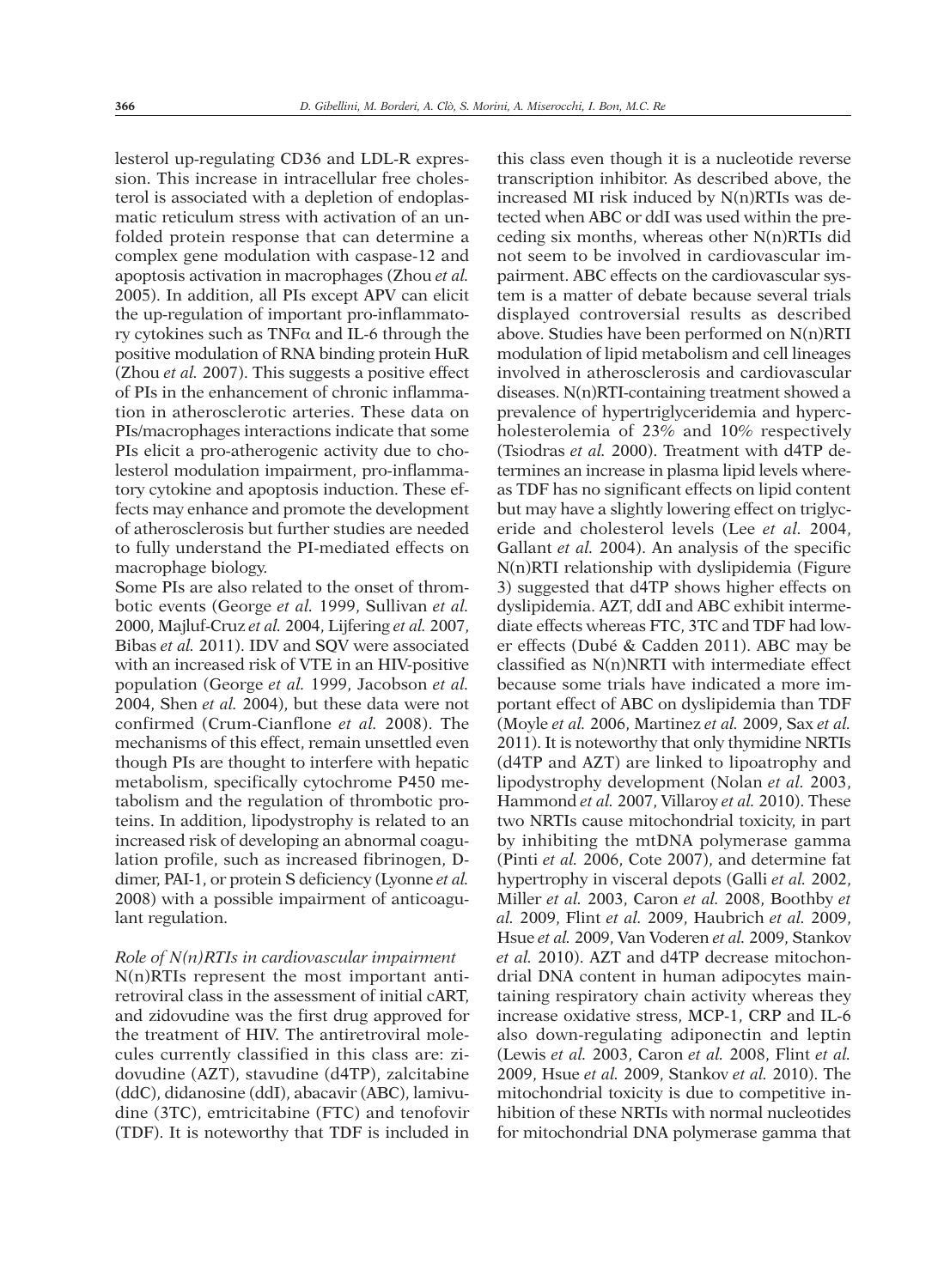regulates mitochondrial DNA replication and repair. This competition elicits a mitochondrial damage with a progressive mitochondrial depletion that can determine cell toxicity (Lewis *et al.* 2003). Despite their association with pro-atherogenic processes such as lipodystrophy and dyslipidemia, the DAD study (Sabin *et al.* 2008) showed that d4TP and AZT did not elicit an increased risk of MI suggesting a complex scenario whose mechanisms have yet to be assessed.

N(n)RTIs have also been investigated to establish whether these drugs could affect the endothelial layer and coagulation. Some observations showed an ABC-related dysfunction of endothelial and platelet homeostasis (Hsue *et al.* 2009). ABC treatment induces a greater dysfunction of the endothelium documented by lower artery flow mediated dilatation in a cohort of long-term ABCtreated HIV patients with respect to ABC-untreated controls (Hsue *et al.* 2009). In addition, ABC represents a guanosine analogue, that can be involved in the competitive inhibition of soluble guanylyl-cyclase, a negative regulator of platelet function, increasing platelet reactivity (Gresele *et al.* 2012). It is noteworthy that an analysis of platelet activation in HIV-positive patients treated for six to 12 months with ABC or TDF showed a significant increase in platelet activation markers (sPsel, sPLA2 and sGPV) in the plasma of ABC-treated patients but not in TDFtreated patients. Moreover, ABC-treated patients showed enhanced ex vivo platelet aggregation (Gresele *et al.* 2012). The increased platelet reactivity was also confirmed by another two studies demonstrating that ABC induced a higher platelet reactivity after exposure to a large array of agonists (Satchell *et al.* 2010, Satchell *et al.* 2011). Some studies have also reported that ABC treatment could determine an increase in inflammatory biomarkers such as IL-6 and CRP (27% and 16% respectively) in comparison with HIV-positive patients treated with other NRTIs. This may suggest that the activation of vascular inflammation is implicated in the genesis of the controversial ABC-related increased risk of cardiovascular disease (Caron *et al.* 2003, Lundgren *et al.* 2008). Interestingly, a two-year prospective study performed in 67 HIV-infected patients on inflammatory biomarkers suggested a possible association between TDF-based therapies and progression of subclinical atherosclerosis progression but additional analyses on a larger cohort are needed (Aragones *et al.* 2012).

Studies performed on AZT in mice have shown that after 35 days of treatment the murine aortas exhibited a 34% reduction of maximum endothelium-dependent relaxation compared with the controls and a five-fold decrease in acetylcholine sensitivity probably due to ROS production (Sutliff *et al.* 2002, Jiang *et al.* 2006, Kline *et al.* 2008). In vitro AZT induced changes in the proliferation and survival of endothelial cells probably related to an impairment of mitochondrial homeostasis (Herbert *et al.* 2004, Jiang *et al.* 2007). These observations indicate that some N(n)RTIs can determine an alteration of lipid metabolism/distribution and an impairment of the endothelial layer but, at the moment, the impact of these drugs on atherosclerosis and cardiovascular injury has to be yet addressed. Further basic and clinical studies must be performed to determine whether these molecules have pathologic effects on the cardiovascular system.

#### *Role of NNRTIs in cardiovascular impairment*

NNRTIs are non-competitive inhibitors of viral reverse transcriptase. Nevirapine (NVP), delavirdine (DLV), efavirenz (EFV) and the recent etravirine (TMC 125) and rilpivirine (TMC 278) are the currently approved therapeutic molecules belonging to this antiretroviral class. Clinical studies where NNRTI-based cART regi-

mens were compared to PI-based therapeutic combination, showed that NNRTIs were not associated with an increased risk of premature atherosclerosis (De Saint Martin *et al.* 2006) and MI (Friis-Moller *et al.* 2007). The DAD study showed that the risk of MI did not change significantly under NNRTI-based therapy. When adjusted for other MI factors, NNRTI treatment was associated with a stable risk (RR=1.00, 95% CI=0.93–1.09, P=0.92) (Van Leth *et al.* 2004a). Interestingly, NNRTIs did not induce an atherogenic lipid profile(Figure 3) in HIV patients (Murphy & Smith 2002, Young *et al.* 2005). EFV and NVP increase HDL cholesterol levels, and, to a lesser extent, LDL cholesterol and non-HDL cholesterol without significantly changing the resulting total/HDL cholesterol ratios (Van Leth *et al.* 2004b, Dubé & Cadden 2011). EFV determines a mild increase in triglycerides and LDL cholesterol when compared to NVP (Fichtenbaum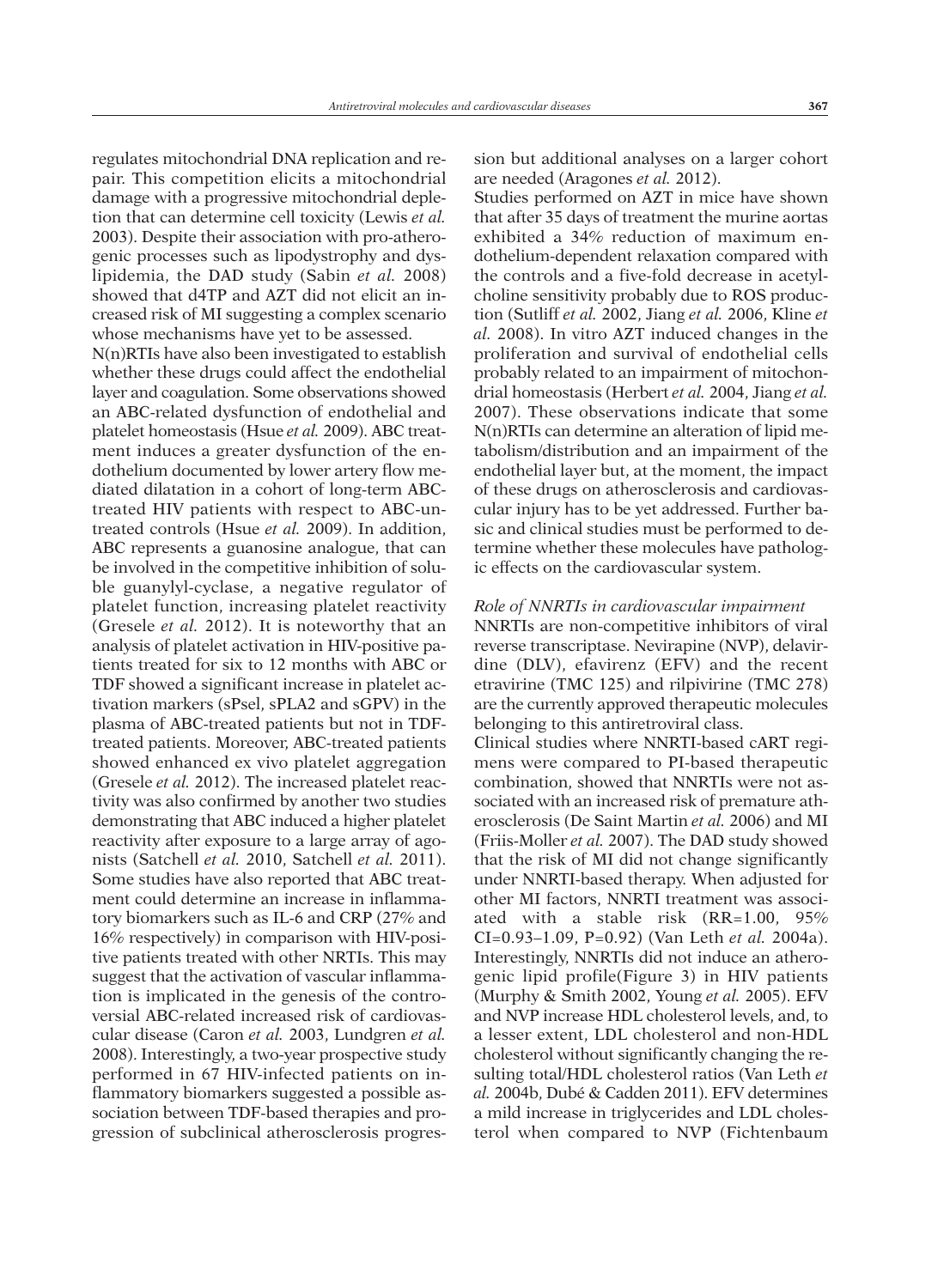2010). In the 2NN study, 1267 subjects were randomised to EFV or NVP (Fichtenbaum 2010) and HDL-C increased 42.5% and 32.7% in the NVP and EFV groups, respectively, whereas triglycerides and LDL-C also increased 26.9% and 35.4% and 31.1% and 40.1% in the NVP and EFV groups, respectively. The higher increase in HDL-C has been attribuited to a counterbalance to the other lipid changes lowering the overall risk of MI events (El-Hadri *et al.* 2004). Interestingly, although initial studies failed to implicate EFV in lipodystrophy, the ACTG study found that EFV may be associated with lipoatrophy more frequently than LPV/RTV when combined with d4TP or AZT treatment (Haubrich *et al.* 2009, Caron-Debarle *et al.* 2010). In agreement, EFV down-regulates SREBP-1c expression and exerts an anti-adipogenic effects in cultured adipose cells (El-Hadri *et al.* 2004, Rodriguez *et al.* 2005, Esposito *et al.* 2009, Giralt *et al.* 2011). On the other hand, NVP does not influence hMADS adipose cell differentiation (Vernochet *et al.* 2005) or even induces brown adipocyte differentiation (Rodriguez *et al.* 2005). The analysis of lipid abnormalities and changes in lipid levels in the DUET-1 and DUET-2 trials showed that etravirine did not determine an altered lipid profile (Girard *et al.* 2012). The ECHO and THRIVE trials studied the efficacy and safety of ripilvirine versus efavirenz at 48 weeks of treatment in HIV naive patients. Interestingly, changes in HDL-cholesterol and pro-atherogenic lipid profiles were less consistent with ripilvirine than with EFV, but the total cholesterol/HDL-cholesterol ratio was similar between ripilvirine and EFV-treated groups (Cohen *et al.* 2012). These observations suggest that switching to a cART regimen with NNRTIs may reduce cardiovascular effects in HIV patients with a high risk of atherosclerosis and cardiovascular impairment.

# *Role of integrase inhibitor in cardiovascular impairment*

The integrase inhibitor raltegravir is the only integrase inhibitor approved for therapeutical use. Raltegravir inhibits viral integrase activity and then blocks the proviral integration process of proviral DNA into host DNA. Raltegravir does not show negative effects on the cardiovascular system and lipid metabolism. In the STARTMRK study, raltegravir combined with TDF/FTC in

treatment-naive patients, induced viral suppression equivalent to EFV combined with TDF/FTC through 156 weeks of therapy but raltegravir was associated with fewer drug-related adverse events and smaller elevations in lipid levels (Rockstroh *et al.* 2011). The SWITCHMRK 1 and 2 multicentre randomised controlled trials compared patients switching raltegravir for LPV/RTV with respect to patients continuing with LPV/RTV in HIV-infected patients with stable viral suppression by LPV/RTV-based combination therapy. Raltegravir-treated patients showed a decrease in serum lipid concentrations with respect to individuals in whom continuation of LPV/RTV was assured (Eron *et al.* 2010). In vitro analysis using 3T3-L1 cells, has demonstrated that raltegravir did not significantly affect adipogenesis or lipid metabolism indicating no interference in lipid regulation (Minami *et al.* 2011, Perez-Matute 2011). Although further studies are required to improve the knowledge of raltegravir activity on the cardiovascular system, raltegravir is currently considered a molecule with no relevant toxicity on this target. In addition, while several PIs and NNRTIs are involved in CYP450 or other transporter system inhibition, with a higher risk of clinically significant drug interactions, raltegravir is not involved in the CYP450 system, and may be a useful option to employ to minimise interactions with other drug classes (Tseng *et al.* 2012).

## *Role of entry inhibitors in cardiovascular impairment*

The CCR5 receptor blocker maraviroc, and HIV fusion inhibitor enfuvirtide are the two only molecules acting on viral entry approved for HIV disease therapy. Maraviroc did not show significant activity on the cardiovascular system. The MER-IT study showed that maraviroc was not associated with increased levels of total cholesterol, LDL-C or triglycerides (MacInnes *et al.* 2011) thus showing an absence of activity in lipid metabolism and regulation. Moreover, maraviroc is a CCR5 binding antagonist and some studies have indicated a supporting role for CCR5 and its ligands CCL3, CCL4 and CCL5 in the initiation and progression of atherosclerosis. In particular, CCR5 might likely be critical for recruiting monocytes in the development of atherosclerotic plaques. Furthermore, the CCR5 deletion poly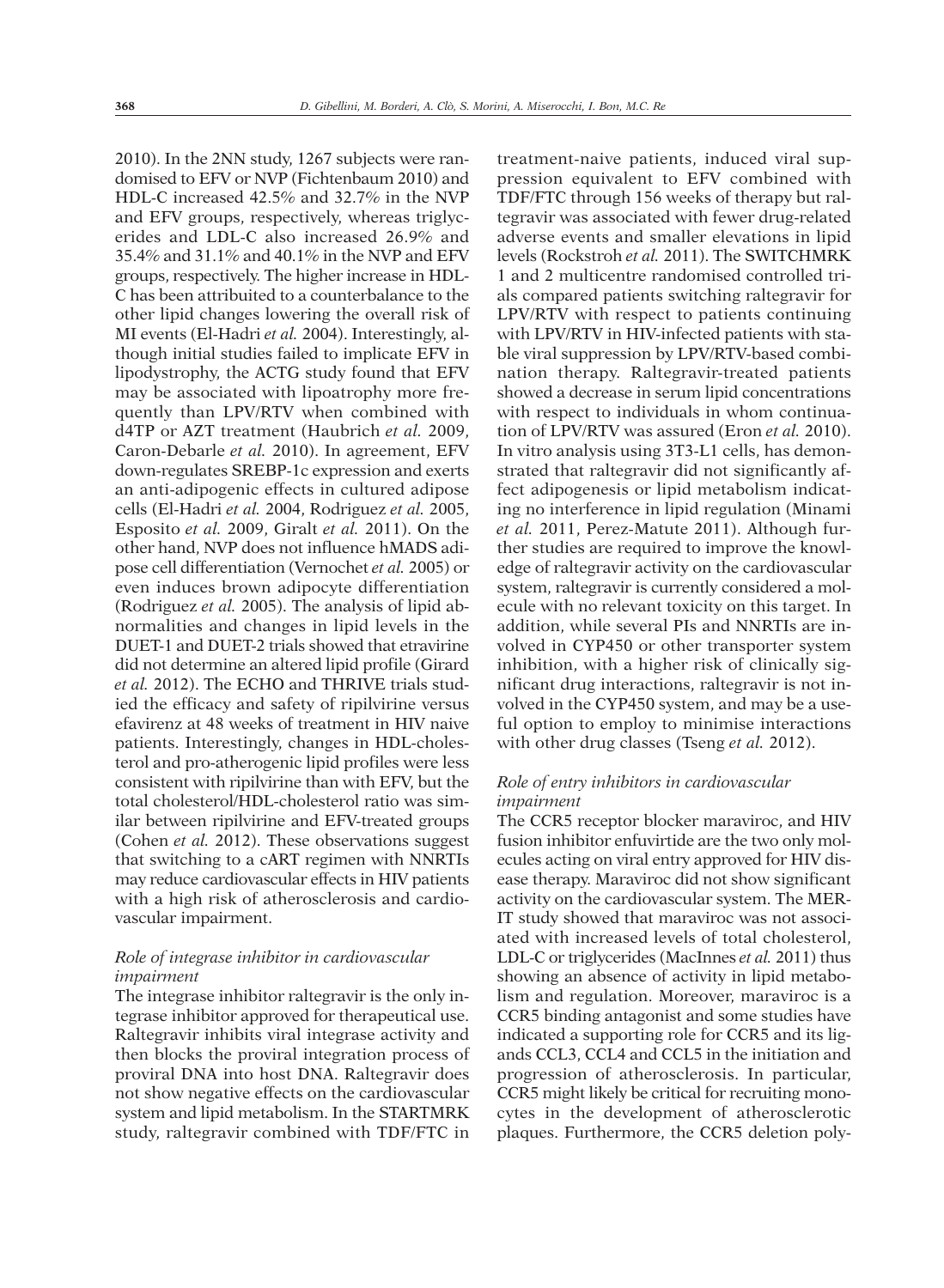morphism CCR5delta32 has been associated with a reduced risk of cardiovascular disease and both CCR5 antagonism and gene deletion decrease atherosclerosis in mouse models suggesting that the CCR5 antagonist maraviroc might show cardiovascular-protective effects (Jones *et al.* 2011). Although few studies were performed on enfuvirtide-related effects, the drug does not seem to exhibit cardiovascular negative effects. A recent study analysed the effects of enfuvirtide on lipid profiles at 48 weeks of treatment comparing enfuvirtide plus an optimised background regimen versus optimized background alone (control group) in treatment-experienced patients. In this study, total cholesterol, LDL, VLDL, HDL and triglyceride plasma levels did not show any significant variation (Cooper *et al.* 2011).

#### **CONCLUSIONS**

Combined ART has provided a dramatic change in HIV disease evolution preventing the development of AIDS in the majority of cases with an increase in life expectancy. In spite of this improvement in the control of HIV replication, some antiretrovirals are correlated with an higher risk of cardiovascular diseases because of relative toxicity and interference with lipid metabolism and cell lineages involved in vessel structure homeostasis. These negative effects have suggested the use of cART switch to reduce the risk of cardiovascular diseases especially in HIV-positive patients showing additional independent risks of cardiovascular diseases (Negredo *et al.* 2006). The rationale underlying the switch in therapy is related to the awareness that not all antiretroviral drugs have the same toxicity especially on lipidic metabolism, insulin resistance, diabetes etc. Interestingly, some clinical trials have suggested specific changes in cART regimen association to minimise these collateral negative events such as, for example, the substitution of PI/RTV with an NNRTI or PI with reduced metabolic impact (ATZ, SQV or DRV) or raltegravir, and the substitution of d4T, ZDV or ABC with TDF (Martin *et al.* 2004, Moyle *et al.* 2006, Madruga *et al.* 2007, Molina *et al.* 2008, Eron *et al.* 2010). Future research on the antiretroviral mechanisms involved in cardiovascular impairment will be pivotal to tailor a cART with negligible cardiovascular and

metabolic effects to improve the management of HIV-positive patients.

## **Conflicts of interests**

All Authors declared no conflict of interests.

#### **REFERENCES**

- ANTINORI A., MARCOTULLIO S., AMMASSARI A., ET AL. ITALIAN HIV GUIDELINES WORKING GROUP. (2012). Italian guidelines for the use of antiretroviral agents and the diagnostic-clinical management of HIV-1 infected persons. Update 2011. *New Microbiol.* **35**, 113-159.
- ARAGONÈS G., PARDO-RECHE P., FERNÁNDEZ-SENDER L., ET AL. (2012). The deleterious influence of tenofovirbased therapies on the progression of atherosclerosis in HIV-infected patients. *Mediators Inflamm*. 372-305.
- BARBARO G., DI LORENZO G., CIRELLI A., ET AL. (2003). An open-label, prospective, observational study of the incidence of coronary artery disease in patients with HIV infection receiving highly active antiretroviral therapy. *Clin. Ther.* **30**, 471-477.
- BASTARD J.P., CARON M., VIDAL H., ET AL. (2002). Association between altered expression of adipogenic factor SREBP1 in lipoatrophic adipose tissue from HIV-1-infected patients and abnormal adipocyte differentiation and insulin resistance. *Lancet.* **359**, 1026-1031.
- BEDIMO R.J., WESTFALL A.O., DRECHSLER H., ET AL. (2011). Abacavir use and risk of acute myocardial infarction and cerebrovascular events in the highly active antiretroviral therapy era. *Clin. Infect. Dis.* **53**, 84-91.
- BEHRENS G., DEJAM A., SCHMIDT H., ET AL. (1999). Impaired glucose tolerance, beta cell function and lipid metabolism in HIV patients under treatment with protease inhibitors. *AIDS.* **13**, F63-F70.
- BEHRENS G.M., BOERNER A.R., WEBER K., ET AL. (2002). Impaired glucose phosphorylation and transport in skeletal muscle cause insulin resistance in HIV-1-infected patients with lipodystrophy. *J. Clin. Invest.* **110**, 1319-1327.
- BENZULY K.H., PADGETT R.C., KAUL S., ET AL. (1994). Functional improvement precedes structural regression of atherosclerosis. *Circulation.* **89**, 1810- 1818.
- BIBAS M., BIAVA G., ANTINORI A. (2011). HIV-associated venous thromboembolism. *Mediterr. J. Hematol. Infect. Dis.* **3**, e2011030.
- BLANCO F., SAN ROMÁN J., VISPO E., ET AL. (2010). Management of metabolic complications and cardiovascular risk in HIV-infected patients. *AIDS Rev*. **12**, 231-241.
- BOOTHBY M., MCGEE K.C., TOMLINSON J.W., ET AL.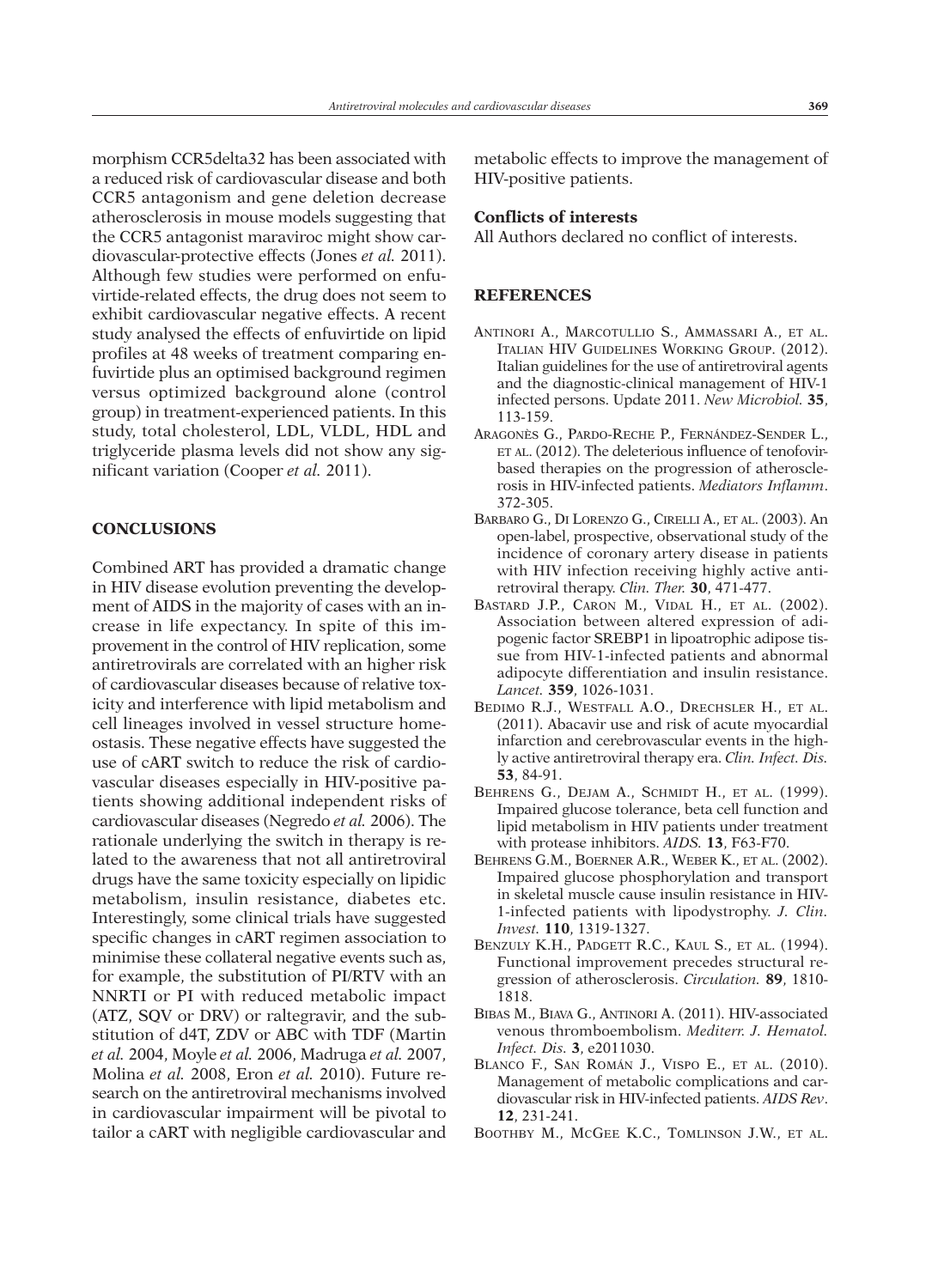(2009). Adipocyte differentiation, mitochondrial gene expression and fat distribution: differences between zidovudine and tenofovir after 6 months. *Antivir. Ther.* **14**, 1089-1100

- BORDERI M., GIBELLINI D., VESCINI F., ET AL. (2009) Metabolic bone disease in HIV infection. *AIDS.* **23**, 1297-1310.
- BOURLIER V., ZAKAROFF-GIRARD A., DE BARROS S., ET AL. (2005). Protease inhibitor treatments reveal specific involvement of matrix metalloproteinase-9 in human adipocyte differentiation. *J. Pharmacol. Exp. Ther.* **312**, 1272-1279.
- BOZZETTE S.A., AKE C.F., TAM H.K., ET AL. (2003). Cardiovascular and cerebrovascular events in patients treated for human immunodeficiency virus infection. *N. Engl. J. Med.* **348**, 702-710.
- BRINKMAN K., SMEITINK J.A., ROMIJN J.A., REISS P. (1999). Mitochondrial toxicity induced by nucleoside-analogue reverse-transcriptase inhibitors is a key factor in the pathogenesis of antiretroviral-therapy-related lipodystrophy. *Lancet.* **354**, 1112-1115.
- BROWN T.T., GLESBY M.J. (2011). Management of the metabolic effects of HIV and HIV drugs. *Nat. Rev. Endocrinol.* **8**, 11-21.
- CALZA L., MANFREDI R., POCATERRA D., CHIODO F. (2008). Risk of premature atherosclerosis and ischemic heart disease associated with HIV infection and antiretroviral therapy. *J. Infect.* **57**, 16-32.
- CARON M., AUCLAIR M., STERLINGOT H., ET AL. (2003). Some HIV protease inhibitors alter lamin A/C maturation and stability, SREBP-1 nuclear localization and adipocyte differentiation. *AIDS.* **17**, 2437-2444.
- CARON M., AUCLAIRT M., VISSIAN A., ET AL. (2008). Contribution of mitochondrial dysfunction and oxidative stress to cellular premature senescence induced by antiretroviral thymidine analogues. *Antivir. Ther.* **13**, 27-38.
- CARON-DEBARLE M., LAGATHU C., BOCCARA F., ET AL. (2010). HIV-associated lipodystrophy: from fat injury to premature aging. *Trends Mol. Med.* **16**, 218- 229.
- CARR A., SAMARAS K., THORISDOTTIR A., ET AL. (1999). Diagnosis, prediction, and natural course of HIV-1 protease-inhibitor-associated lipodystrophy, hyperlipidaemia, and diabetes mellitus: a cohort study. *Lancet.* **353**, 2093-2099.
- CARR A., COOPER D.A. (2000). Adverse effects of antiretroviral therapy. *Lancet.* **356**, 1423-1430.
- CHAI H., ZHOU W., LIN P., ET AL. (2005). Ginsenosides block HIV protease inhibitor ritonavir-induced vascular dysfunction of porcine coronary arteries. Am. *J. Physiol. Heart Circ. Physiol.* **288**, H2965-H2971.
- CHAI H., YAN S., LIN P., ET AL. (2005). Curcumin blocks HIV protease inhibitor ritonavir-induced vascular dysfunction in porcine coronary arteries. *J. Am. Coll. Surg.* **200**, 820-830.
- CHARAKIDA M., DONALD A.E., GREEN H., ET AL. (2005). Early structural and functional changes of the vas-

culature in HIV-infected children: impact of disease and antiretroviral therapy. *Circulation.* **112**, 103-109.

- CHEN C., LU X.H., YAN S., ET AL. (2005). HIV protease inhibitor ritonavir increases endothelial monolayer permeability. *Biochem. Biophys. Res. Commun*. **335**, 874-882.
- CHOI A.I., VITTINGHOFF E., DEEKS S.G., ET AL. (2011). Cardiovascular risks associated with abacavir and tenofovir exposure in HIV-infected persons. *AIDS.* **25**, 1289-1298.
- COHEN C.J., MOLINA J.M., CAHN P., ET AL., ECHO STUDY GROUP; THRIVE STUDY GROUP. (2012). Efficacy and safety of rilpivirine (TMC278) versus efavirenz at 48 weeks in treatment-naive HIV-1-infected patients: pooled results from the phase 3 double-blind randomized ECHO and THRIVE Trials. *J. Acquir. Immune Defic. Syndr.* **60**, 33-42.
- CONKLIN B.S., FU W., LIN P.H., ET AL. (2004). HIV protease inhibitor ritonavir decreases endothelium-dependent vasorelaxation and increases superoxide in porcine arteries. *Cardiovasc. Res.* **63**, 168-175.
- COOPER D.A., CORDERY D.V., REISS P., ET AL., TORO 1 AND TORO 2 STUDY GROUPS. (2011). The effects of enfuvirtide therapy on body composition and metabolic parameters over 48 weeks in the TORO body imaging substudy. *HIV Med.* **12**, 31-39.
- COTE H.C. (2007). Mechanisms of antiretroviral therapy-induced mitochondrial dysfunction. *Curr. Opin. HIV AIDS.* **2**, 253-260.
- CROWE S.M., WESTHORPE C.L., MUKHAMEDOVA V., ET AL. (2010). The macrophage: the intersection between HIV infection and atherosclerosis. *J. Leukoc. Biol.* **87**, 589-598.
- CRUCIANI M., ZANICHELLI V., SERPELLONI G., ET AL. (2011). Abacavir use and cardiovascular disease events: a meta-analysis of published and unpublished data. *AIDS*. **25**, 1993-2004.
- CRUM-CIANFLONE N.F., WEEKES J., BAVARO M. (2008). Review: thromboses among HIV-infected patients during the highly active antiretroviral therapy era. *AIDS Patient Care STDS*. **22**, 771-778.
- CURRIER J.S., TAYLOR A., BOYD F., ET AL. (2003). Coronary heart disease in HIV-infected individuals. *J. Acquir. Immune Defic. Syndr.* **33**, 506-512.
- DE CLERCQ E. (2009). Anti-HIV drugs: 25 compounds approved within 25 years after the discovery of HIV. *Int. J. Antimicrob. Agents*. **33**, 307-320.
- DE SAINT MARTIN L., VANDHUICK O., GUILLO P., ET AL. (2006). Premature atherosclerosis in HIV positive patients and cumulated time of exposure to antiretroviral therapy (SHIVA study). *Atherosclerosis.* **185**, 361-367.
- DRAGSTED U.B., GERSTOFT J., PEDERSEN C., ET AL. (2003). Randomized trial to evaluate indinavir/ritonavir versus saquinavir/ritonavir in human immunodeficiency virus type 1-infected patients: the MaxCmin1. *Trial. J Infect Dis.* **188**, 635-642.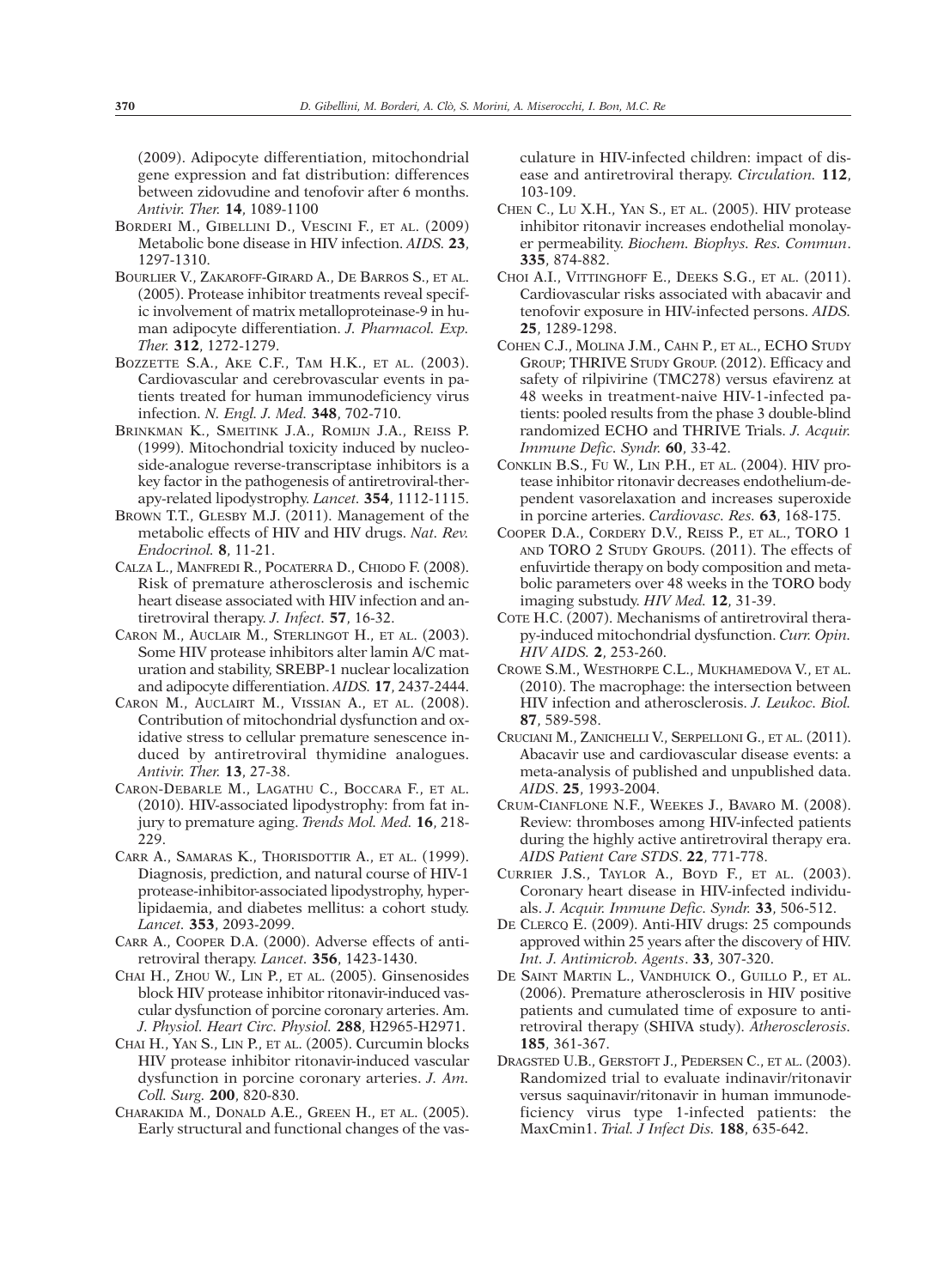- DRESSMAN J., KINCER J., MATVEEV S.V., ET AL. (2003). HIV protease inhibitors promote atherosclerotic lesion formation independent of dyslipidemia by increasing CD36-dependent cholesteryl ester accumulation in macrophages. *J. Clin. Invest.* **111**, 389- 937.
- DUBÉ M.P., STEIN J.H., ABERG J.A., ET AL. (2003). Guidelines for the evaluation and management of dyslipidemia in human immunodeficiency virus (HIV)-infected adults receiving antiretroviral therapy: recommendations of the HIV Medical Association of the Infectious Disease Society of America and the Adult AIDS Clinical Trials Group. *Clin. Infect. Dis.* **37**, 613-627.
- DUBÉ M.P., PARKER R.A., TEBAS P., ET AL. (2005). Glucose metabolism, lipid, and body fat changes in antiretroviral-naive subjects randomized to nelfinavir or efavirenz plus dual nucleosides. *AIDS.* **19**, 1807- 1818.
- DUBÉ M.P., SHEN C., GREENWALD M., ET AL. (2008). No impairment of endothelial function or insulin sensitivity with 4 weeks of the HIV protease inhibitors atazanavir or lopinavir-ritonavir in healthy subjects without HIV infection: a placebo-controlled trial. *Clin. Infect. Dis.* **47**, 567-574.
- DUBÉ M.P., CADDEN J.J. (2011). Lipid metabolism in treated HIV Infection. *Best Pract. Res. Clin. Endocrinol. Metab.* **25**, 429-442.
- DURAND M., SHEEHY O., BARIL J.G., ET AL. (2011). Association between HIV infection, antiretroviral therapy, and risk of acute myocardial infarction: a cohort and nested case-control study using Québec's public health insurance database. *J. Acquir. Immune Defic. Syndr.* **57**, 245-253.
- EL HADRI K., GLORIAN M., MONSEMPES C., ET AL. (2004). In-vitro suppression of the lipogenic pathway by the nonnucleoside reverse transcriptase inhibitor efavirenz in 3T3 and human preadipocytes or adipocytes. *J. Biol. Chem.* **279**, 15130-15141.
- ERON JR J., YENI P., GATHE JR J., ET AL. (2006). The KLEAN study of fosamprenavir-ritonavir versus lopinavir-ritonavir, each in combination with abacavir-lamivudine, for initial treatment of HIV infection over 48 weeks: a randomised non-inferiority trial. *Lancet.* **368**, 476-482.
- ERON JR J., YOUNG B., COOPER D.A., ET AL. (2010). Switch to a raltegravir-based regimen versus continuation of a lopinavir-ritonavir-based regimen in stable HIV-infected patients with suppressed viraemia (SWITCHMRK 1 and 2): two multicentre, double-blind, randomised controlled trials. *Lancet.* **375**, 396-407.
- ESPOSITO V., MANENTE L., PERNA A., ET AL. (2009). Role of NEDD8 in HIV associated lipodystrophy. *Differentiation.* **77**, 48-153.
- FARRUGIA P.M., LUCARIELLO R., COPPOLA J.T. (2009). Human immunodeficiency virus and atherosclerosis. *Cardiol. Rev.* **17**, 211-215.
- FIALA M., MURPHY T., MACDOUGALL J., ET AL. (2004). HAART drugs induce mitochondrial damage and intercellular gaps and gp120 causes apoptosis. *Cardiovasc Toxicol.* **4**, 327-337.
- FICHTENBAUM C.J. (2010). Does antiretroviral therapy increase or decrease the risk of cardiovascular disease? *Curr. HIV/AIDS Rep.* **7**, 92-98.
- FLINT O.P., NOOR M.A., HRUZ P.W., ET AL. (2009). The role of protease inhibitors in the pathogenesis of HIV-associated lipodystrophy: cellular mechanisms and clinical implications. *Toxicol. Pathol.* **37**, 65-77.
- FONTAS E., VAN LETH F., SABIN C.A., ET AL. (2004). Lipid profiles in HIV-infected patients receiving combination antiretroviral therapy: are different antiretroviral drugs associated with different lipid profiles? *J. Infect. Dis.* **189**, 1056-1074.
- FREIMAN P.C., MITCHELL G.G., HEISTAD D.D., ET AL. (1986). Atherosclerosis impairs endothelium-dependent vascular relaxation to acetylcholine and thrombin in primates. *Circ. Res.* **58**, 783-789.
- FRIIS-MOLLER N., SABIN C.A., WEBER R., ET AL. (2003). Combination antiretroviral therapy and the risk of myocardial infarction. *N. Engl. J. Med.* **349**, 1993- 2003.
- FRIIS-MOLLER N., REISS P., SABIN C.A., ET AL. (2007). Class of antiretroviral drugs and the risk of myocardial infarction. *N. Engl. J. Med.* **356**, 1723-1735.
- FU W., CHAI H., YAO Q., ET AL. (2005). Effects of HIV protease inhibitor ritonavir on vasomotor function and endothelial nitric oxide synthase expression. *J. Acquir. Immune Defic. Syndr.* **39**, 152-158.
- GALLANT J.E., STASZEWSKI S., POZNIAK A.L., ET AL. (2004). Efficacy and safety of tenofovir DF vs stavudine in combination therapy in antiretroviral-naive patients: a 3-year randomized trial. *JAMA.* **292**, 191-201.
- GALLI M., COZZI-LEPRI A., RIDOLFO A.L., ET AL. (2002). Incidence of adipose tissue alterations in first-line antiretroviral therapy: the LipoICoNa Study. *Arch. Intern. Med.* **162**, 2621-2628
- GANDHI R.T., SAX P.E., GRINSPOON SK. (2012). Metabolic and cardiovascular complications in HIV-infected patients: new challenges for a new age. *J. Infect. Dis.* **205**, S353-354.
- GEORGE S.L., SWINDELLS S., KNUDSON R., STAPLETON J.T. (1999). Unexplained thrombosis in HIV-infected patients receiving protease inhibitors: report of seven cases. *Am. J. Med.* **107**, 624-626.
- GHOSH R.K., GHOSH S.M., CHAWLA S. (2011). Recent advances in antiretroviral drugs. *Expert Opin. Pharmacother.* **12**, 31-46.
- GIRALT M., DOMINGO P., VILLARROYA F. (2011). Adipose tissue biology and HIV-infection. *Best Pract. Res. Clin. Endocrinol. Metab.* **25**, 487-499.
- GIRARD P.M., CAMPBELL T., GRINSZTEJN B., ET AL. (2012). Pooled week 96 results of the phase III DUET-1 and DUET-2 trials of etravirine: further analysis of adverse events and laboratory abnormalities of special interest. *HIV Med.* **13**, 427-435.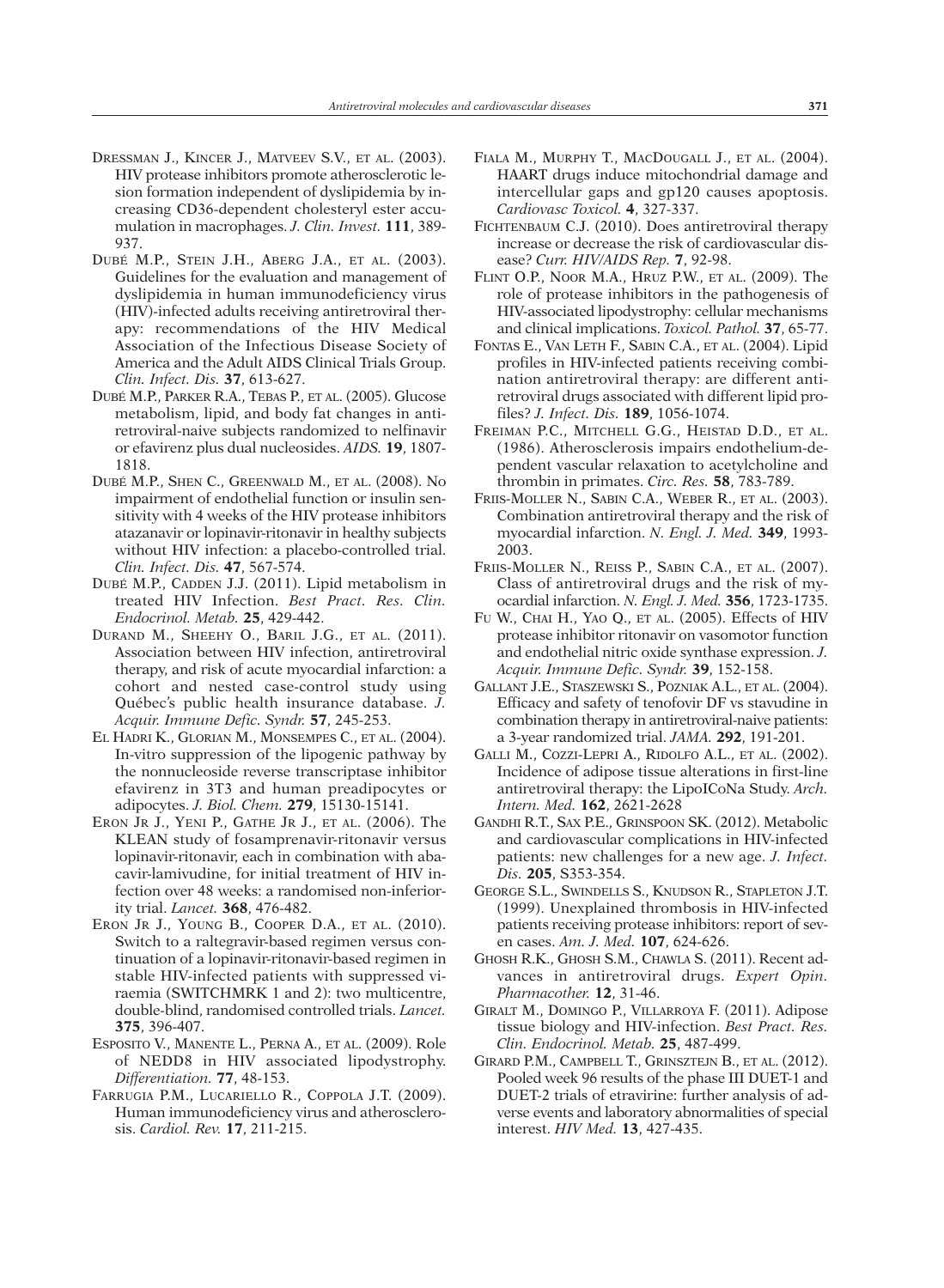- GRESELE P., FALCINELLI E., SEBASTIANO M., BALDELLI F. (2012). Endothelial and platelet function alterations in HIV-infected patients. *Thromb. Res*. **129**, 301- 308.
- GRINSPOON S. (2003). Mechanisms and strategies for insulin resistance in acquired immune deficiency syndrome. *Clin. Infect. Dis.* **37**, S85-S90.
- GRINSPOON S., CARR A. (2005). Cardiovascular risk and body fat abnormalities in HIV-infected adults. *N. Engl. J. Med.* **352**, 48-62.
- HAKEEM A., BHATTI S., CILINGIROGLU M. (2010). The spectrum of atherosclerotic coronary artery disease in HIV patients. *Curr. Atheroscler. Rep.* **12**, 119-124.
- HAMMOND E., NOLAN D. (2007). Adipose tissue inflammation and altered adipokine and cytokine production in antiretroviral therapyassociated lipodystrophy. *Curr. Opin. HIV AIDS.* **2**, 274-281.
- HAUBRICH R.H., RIDDLER S.A., DI RIENZO A.G., ET AL. (2009). Metabolic outcomes in a randomized trial of nucleoside, nonnucleoside and protease inhibitor-sparing regimens for initial HIV treatment. *AIDS*. **23**, 1109-1118
- HEBERT V.Y., CRENSHAW B.L., ROMANOFF R.L., ET AL. (2004). Effects of HIV drug combinations on endothelin-1 and vascular cell proliferation. *Cardiovasc Toxicol.* **4**, 117-131.
- HEISTAD D.D., WAKISAKA Y., MILLER J., ET AL. (2009). Novel aspects of oxidative stress in cardiovascular diseases. *Circ. J.* **73**, 201-207.
- HICKS C.B., CAHN P., COOPER D.A., ET AL. (2006). Durable efficacy of tipranavir-ritonavir in combination with an optimised background regimen of antiretroviral drugs for treatment-experienced HIV-1-infected patients at 48 weeks in the Randomized Evaluation of Strategic Intervention in multi-drug reSistant patients with Tipranavir (RESIST) studies: an analysis of combined data from two randomised open-label trials. *Lancet.* **368**, 466-475.
- HO J.E., HSUE P.Y. (2009). Cardiovascular manifestations of HIV infection. *Heart.* **95**, 1193-1202.
- HOLMBERG S.D., MOORMAN A.C., WILLIAMSON J.M., ET AL. (2002). Protease inhibitors and cardiovascular outcomes in patients with HIV-1. *Lancet.* **360**, 1747- 1748.
- HOLMBERG S.D., MOORMAN A.C., WILLIAMSON J.M., ET AL., FOR THE HIV OUTPATIENTS STUDY (HOPS) investigators. (2002). Protease inhibitors and cardiovascular outcomes in patients with HIV-1. *Lancet.* **360**, 1993-2003.
- HSUE P.Y,. HUNT P.W., WU Y., ET AL. Association of abacavir and impaired endothelial function in treated and suppressed HIV infected patients. *AIDS.* **23**, 2021-2027.
- JACOBSON M.C., DEBUZE B.J., ABOULAFIA D.M. (2004). Thrombotic complications in patients infected with HIV in the era of highly active antiretroviral therapy: a case series. *Clin. Infect. Dis.* **39**, 1214-1222.
- JIANG B., HEBERT V.Y., ZAVECZ J.H., ET AL. (2006).

Antiretrovirals induce direct endothelial dysfunction in vivo. *J. Acquir. Immune Defic. Syndr.* **42**, 391-395.

- JIANG B., HEBERT V.Y., LI Y., ET AL. (2007). HIV antiretroviral drug combination induces endothelial mitochondrial dysfunction and reactive oxygen species production, but not apoptosis. *Toxicol. Appl. Pharmacol.* **224**, 60-71.
- JONES K.L., MAGUIRE J.J., DAVENPORT A.P. (2011). Chemokine receptor CCR5: from AIDS to atherosclerosis. *Br. J. Pharmacol.* **162**, 1453-1469.
- KAWASHIMA S. (2004) The two faces of endothelial nitric oxide synthase in the pathophysiology of atherosclerosis. *Endothelium.* **11**, 99-107.
- KOSMISKI L., KURITZKES D., LICHTENSTEIN K., ET AL. (2003). Adipocytederived hormone levels in HIV lipodystrophy. *Antivir. Ther.* **8**, 9-15.
- KLINE E.R., SUTLIFF R.L. (2008). The roles of HIV-1 proteins and antiretroviral drug therapy in HIV-1-associated endothelial dysfunction. *J. Investig. Med.* **56**, 752-769.
- KOVSAN J., OSNIS A., MAISSEL A., ET AL. (2009). Depotspecific adipocyte cell lines reveal differential druginduced responses of white adipocytes-relevance for partial lipodystrophy. *Am. J. Physiol. Endocrinol. Metab.* **296**, E315-322.
- KUROWSKI M., HILL A.M., MEOCKLINGHOFF C. (2002). Changes in lipid and laboratory parameters during treatment with saquinavir/ritonavir 1000/100 mg twice daily with no nucleoside reverse transcriptase inhibitors in healthy volunteers. *Antiviral. Ther.* **7**, 22-25.
- LANG S., MARY-KRAUSE M., COTTE L., ET AL. (2010). Clinical Epidemiology Group of the French Hospital Database on HIV. Impact of individual antiretroviral drugs on the risk of myocardial infarction in human immunodeficiency virus-infected patients: a case-control study nested within the French Hospital Database on HIV ANRS cohort CO4. *Arch. Intern. Med.* **170**, 1228-1238.
- LEE G.A., SENEVIRATNE T., NOOR M.A., ET AL. (2004). The metabolic effects of lopinavir/ritonavir in HIV-negative men. *AIDS.* **18**, 641-649.
- LENHARD J.M., FURFINE E.S., JAIN R.G., ET AL. (2000). HIV protease inhibitors block adipogenesis and increase lipolysis in vitro. *Antiviral. Res.* **47**, 121-129.
- LENHARD J.M., CROOM D.K., WEIEL J.E., WINEGAR D.A. (2000). HIV protease inhibitors stimulate hepatic triglyceride synthesis. *Arterioscler. Thromb. Vasc. Biol.* **20**, 2625-2629.
- LEWIS W., DAY B.J., COPELAND W.C. (2003). Mitochondrial toxicity of NRTI antiviral drugs: an integrated cellular perspective. *Nat. Rev. Drug. Discov.* **2**, 812-822.
- LIANG J.S., DISTLER O., COOPER D.A., ET AL. (2001). HIV protease inhibitors protect apolipoprotein B from degradation by the proteasome: a potential mechanism for protease inhibitor-induced hyperlipidemia. *Nat. Med.* **7**, 1327-1331.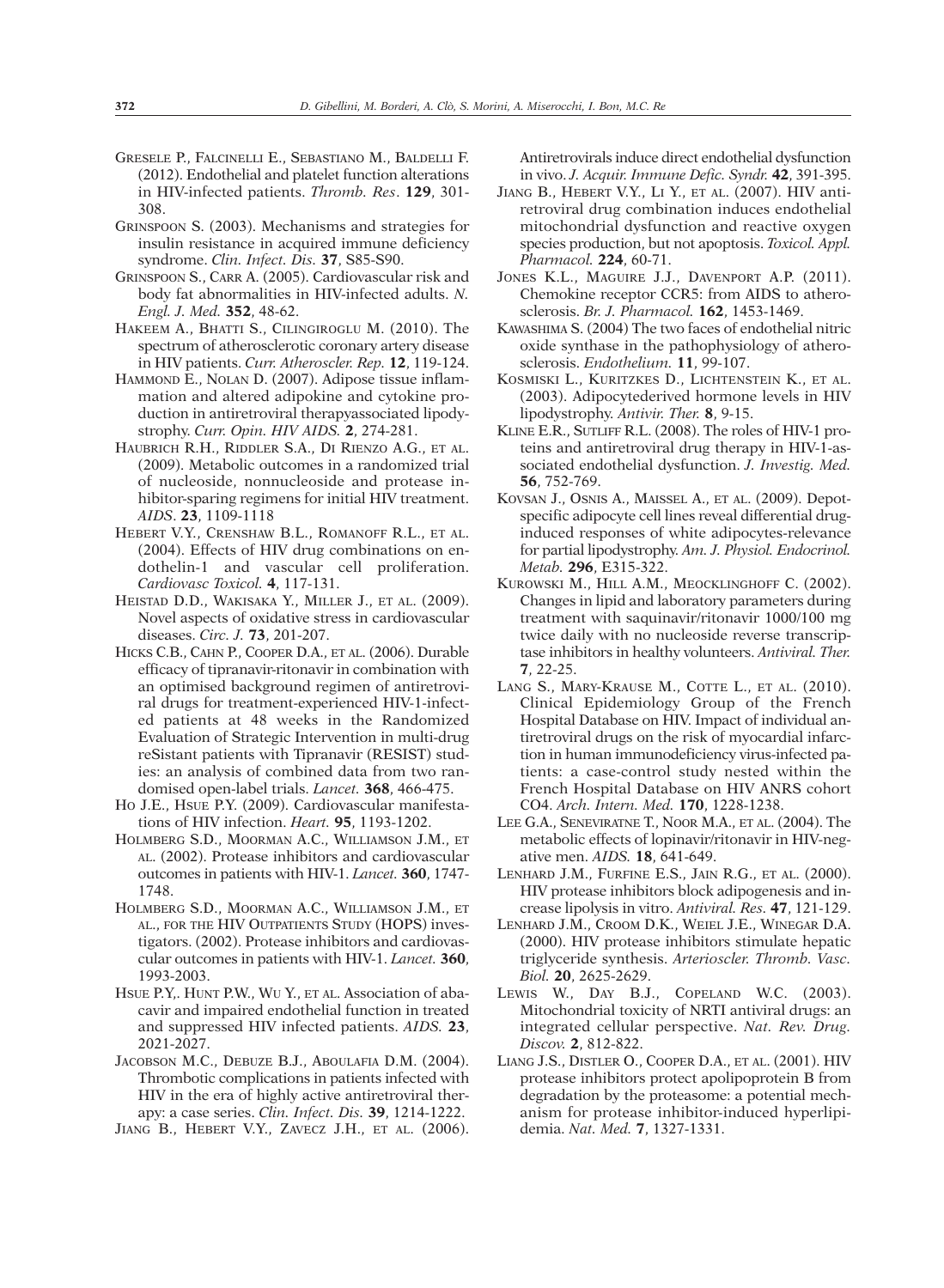- LIJFERING W.M., TEN KATE M.K., SPRENGER H.G., VAN DER MEER J. (2006). Absolute risk of venous and arterial thrombosis in HIV-infected patients and effects of combination antiretroviral therapy. *J. Thromb. Haemost.* **4**, 1928-1930.
- LOHSE N., HANSEN A.B., PEDERSEN G., ET AL. (2007). Survival of persons with and without HIV infection in Denmark, 1995-2005. *Ann. Intern. Med.* **146**, 87-95.
- LUNDGREN J.D., NEUHAUS J., BABIKER A., ET AL. (2008). SMART Study Group. Use of nucleoside reverse transcriptase inhibitors and risk of myocardial infarction in HIV-infected patients. *AIDS.* **22**, F17- F24.
- LYONNE L., MAGIMEL C., CORMERAIS L., ET AL. (2008). Thromboembolic events at the time of highly active antiretroviral therapies against human immunodeficiency virus. *Rev. Med. Interne.* **29**, 100-104.
- MACINNES A., LAZZARIN A., DI PERRI G., ET AL. (2011). Maraviroc can improve lipid profiles in dyslipidemic patients with HIV: results from the MERIT trial. *HIV Clin. Trials.* **12**, 24-36.
- MADRUGA J.V., BERGER D., MCMURCHIE M., ET AL. (2007). Efficacy and safety of darunavir-ritonavir compared with that of lopinavir-ritonavir at 48 weeks in treatment-experienced, HIV-infected patients in TITAN: a randomised controlled phase III trial. *Lancet.* **370**, 49-58.
- MAGGI P., BARTOLOZZI D., BONFANTI P., ET AL. (2012). Renal complications in HIV disease: between present and future. *AIDS Rev.* **14**, 37-53.
- MAJLUF-CRUZ A., SILVA-ESTRADA M., SÁNCHEZ-BARBOZA R., ET AL. (2004). Venous thrombosis among patients with AIDS. *Clin. Appl. Thromb. Hemost*. **10**, 19-25.
- MARTIN A., AMIN J., COOPER D.A., ET AL. STEAL STUDY GROUP. (2010). Abacavir does not affect circulating levels of inflammatory or coagulopathic biomarkers in suppressed HIV: a randomized clinical trial. *AIDS.* **24**, 2657-63.
- MARTIN A., SMITH D.E., CARR A., ET AL. (2004). Reversibility of lipoatrophy in HIV-infected patients 2 years after switching from a thymidine analogue to abacavir: the MITOX Extension Study. *AIDS.* **18**, 1029-1036.
- MARTÍNEZ E., ARRANZ J.A., PODZAMCZER D., ET AL. (2009). A simplification trial switching from nucleoside reverse transcriptase inhibitors to once-daily fixeddose abacavir/lamivudine or tenofovir/emtricitabine in HIV-1-infected patients with virological suppression. *J. Acquir. Immune Defic. Syndr.* **51**, 290- 297.
- MARY-KRAUSE M., COTTE L., SIMON A., ET AL. (2003). Increased risk of myocardial infarction with duration of protease inhibitor therapy in HIV-infected men. *AIDS.* **17**, 2479-2486.
- MASIÁ M., PADILLA S., GARCÍA N., ET AL. (2010). Endothelial function is impaired in HIV-infected

patients with lipodystrophy. *Antivir. Ther.* **15**, 101- 110.

- MILLER J., CARR A., EMERY S., ET AL. (2003). HIV lipodystrophy: prevalence, severity and correlates of risk in Australia. *HIV Med.* **4**, 293-301.
- MILLS A.M., NELSON M., JAYAWEERA D., ET AL. (2009). Once-daily darunavir/ritonavir vs. lopinavir/ritonavir in treatment-naive, HIV-1-infected patients: 96 week analysis. *AIDS.* **23**, 1679-1688.
- MINAMI R., YAMAMOTO M., TAKAHAMA S., ET AL. (2011). Comparison of the influence of four classes of HIV antiretrovirals on adipogenic differentiation: the minimal effect of raltegravir and atazanavir. *J. Infect. Chemother.* **17**, 183-188.
- MOCROFT A., REISS P., GASIOROWSKI J., ET AL. (2010). Serious fatal and nonfatal non-AIDS-defining illnesses in Europe. *J. Acquir. Immune Defic. Syndr.* **55**, 262-270.
- MOLINA J.M., ANDRADE-VILLANUEVA J., ECHEVARRIA J., ET AL. (2008). Once-daily atazanavir/ritonavir versus twice-daily lopinavir/ritonavir, each in combination with tenofovir and emtricitabine, for management of antiretroviral-naive HIV-1-infected patients: 48 week efficacy and safety results of the CASTLE study. *Lancet.* **372**, 646-655.
- MONDAL D., PRADHAN L., ALI M., ET AL. (2004). HAART drugs induce oxidative stress in human endothelial cells and increase endothelial recruitment of mononuclear cells: exacerbation by inflammatory cytokines and amelioration by antioxidants. *Cardiovasc. Toxicol.* **4**, 287-302.
- MOOSER V., CARR A. (2001). Antiretroviral therapy-associated hyperlipidemia in HIV disease. *Curr. Opin. Lipidol.* **12**, 313-319.
- MOYLE G.J., SABIN C.A., CARTLEDGE J., ET AL. (2006). A randomized comparative trial of tenofovir DF or abacavir as replacement for a thymidine analogue in persons with lipoatrophy. *AIDS.* **20**, 2043-2050.
- MURATA H., HRUZ P.W., MUECKLER M. (2000). The mechanism of insulin resistance caused by HIV protease inhibitor therapy. J Biol Chem. 275, 20251-20254.
- MURPHY R.L., SMITH W.J. (2002). Switch studies: a review. *HIV Med.* **3**, 146-155.
- MURPHY R.L., SANNE I., CAHN P., ET AL. (2003). Doseranging, randomized, clinical trial of atazanavir with lamivudine and stavudine in antiretroviralnaive subjects: 48-week results. *AIDS.* **17**, 2603- 2614.
- NEGREDO E., HIGUERAS C., ADELL X., ET AL. (2006). Reconstructive treatment for antiretroviral-associated facial lipoatrophy: a prospective study comparing autologous fat and synthetic substances. *AIDS Patient Care STDS*. **20**, 829-837.
- NOLAN D., HAMMOND E., JAMES I., ET AL. (2003). Contribution of nucleoside-analogue reverse transcriptase inhibitor therapy to lipoatrophy from the population to the cellular level. *Antivir. Ther.* **8**, 617- 626.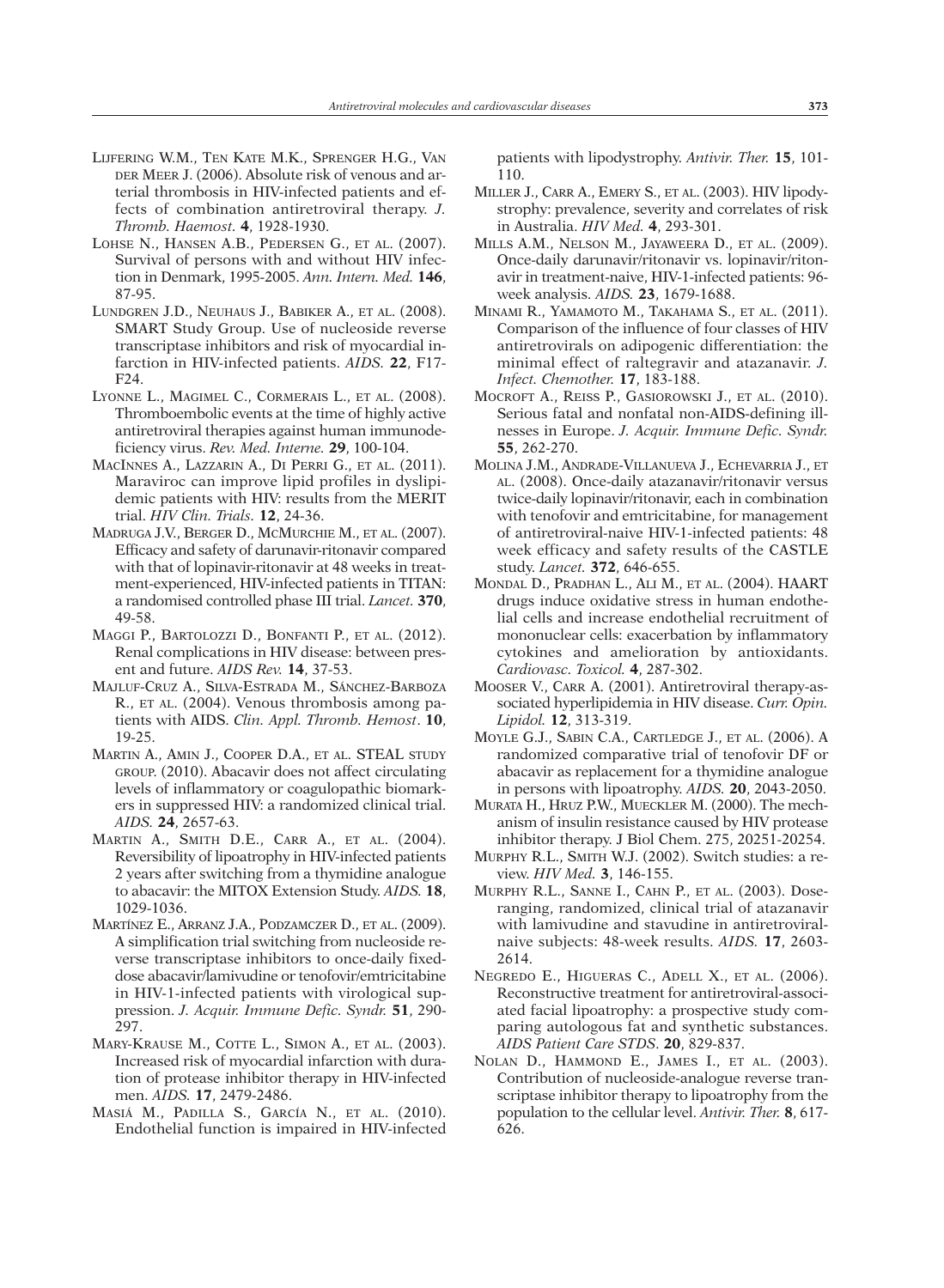- NOOR M.A., SENEVIRATNE T., AWEEKA F.T., ET AL. (2002). Indinavir acutely inhibits insulin-stimulated glucose disposal in humans: a randomized, placebocontrolled study. *AIDS.* **16**, F1-F8.
- NOOR M.A., PARKER R.A., O'MARA E., ET AL. (2004). The effects of HIV protease inhibitors atazanavir and lopinavir/ritonavir on insulin sensitivity in HIVseronegative healthy adults. *AIDS*. **18**, 2137-2144.
- PÉREZ-MATUTE P., PÉREZ-MARTÍNEZ L., BLANCO J.R., OTEO J.A. (2011). Neutral actions of Raltegravir on adipogenesis, glucose metabolism and lipolysis in 3T3-L1 adipocytes. *Curr. HIV Res.* **9**, 174-179.
- PÉRIARD D., TELENTI A., SUDRE P., ET AL. (1999). Atherogenic dyslipidemia in HIV-infected individuals treated with protease inhibitors. The Swiss HIV Cohort Study. *Circulation*. **100**, 700-705.
- PETIT J.M., DUONG M., FLORENTIN E., ET AL. (2003). Increased VLDL-apoB and IDL-apoB production rates in nonlipodystrophic HIV-infected patients on a protease inhibitor-containing regimen: a stable isotope kinetic study. *J. Lipid. Res.* **44**, 1692-1697.
- PINTI M., SALOMONI P., COSSARIZZA A. (2006). Anti-HIV drugs and the mitochondria. *Biochim. Biophys. Acta.* **1757**, 700-707.
- RIBAUDO H.J., BENSON C.A., ZHENG Y., ET AL., ACTG A5001/ALLRT PROTOCOL TEAM. (2011). No risk of myocardial infarction associated with initial antiretroviral treatment containing abacavir: short and long-term results from ACTG A5001/ALLRT. *Clin. Infect. Dis.* **52**, 929-940.
- ROCKSTROH J.K., LENNOX J.L., DEJESUS E., ET AL. STARTMRK INVESTIGATORS. (2011). Long-term treatment with raltegravir or efavirenz combined with tenofovir/emtricitabine for treatment-naive human immunodeficiency virus-1-infected patients: 156-week results from STARTMRK. *Clin. Infect. Dis*. **53**, 807-816.
- RODRIGUEZ DE LA CONCEPCION M.L., YUBERO P., DOMINGO J.C., ET AL. (2005). Reverse transcriptase inhibitors alter uncoupling protein-1 and mitochondrial biogenesis in brown adipocytes. *Antiviral. Ther*. **10**, 515-526.
- RUDICH A., BEN-ROMANO R., ETZION S., ET AL. (2005). Cellular mechanisms of insulin resistance, lipodystrophy and atherosclerosis induced by HIV protease inhibitors. *Acta Physiol. Scand.* **183**, 75-88.
- SABIN C.A., WORM S.W., WEBER R., ET AL. (2008). Use of nucleoside reverse transcriptase inhibitors and risk of myocardial infarction in HIV-infected patients enrolled in the D:A:D study: a multi-cohort collaboration. *Lancet.* **371**, 1417-1426.
- SATCHELL C.S., COTTER A.G., O'CONNOR E.F., ET AL. (2010). Platelet function and HIV: a case–control study. *AIDS.* **24**, 649-657.
- SATCHELL C.S., O'HALLORAN J.A., COTTER A.G., ET AL. (2011). Increased platelet reactivity in HIV-1-infected patients receiving abacavir-containing antiretroviral therapy. *J. Infect. Dis.* **204**, 1202-1210.
- SAX P.E., TIERNEY C., COLLIER A.C., ET AL. AIDS CLINICAL TRIALS GROUP STUDY A5202 TEAM (2011). Abacavir/lamivudine versus tenofovir DF/emtricitabine as part of combination regimens for initial treatment of HIV: final results. *J. Infect. Dis.* **204**, 1191-1201.
- SEKIYA M., HIRAISHI A., TOUYAMA M., SAKAMOTO K. (2008). Oxidative stress induced lipid accumulation via SREBP1c activation in HepG2 cells. *Biochem. Biophys. Res. Commun.* **375**, 602-607.
- SHANKAR S.S., DUBÉ M.P. (2004). Clinical aspects of endothelial dysfunction associated with human immunodeficiency virus infection and antiretroviral agents. *Cardiovasc Toxicol.* **4**, 261-269.
- SHEN Y.M., FRENKEL E.P. (2004). Thrombosis and a hypercoagulable state in HIV-infected patients. *Clin. Appl. Thromb. Hemost.* **10**, 277-280.
- SHIMOKAWA H., TSUTSUI M. (2010). Nitric oxide synthases in the pathogenesis of cardiovascular disease: lessons from genetically modified mice. *Pflugers Arch.* **459**, 959-967.
- SIMIONESCU M. (2009). Cellular dysfunction in inflammatory-related vascular disorders' review series. The inflammatory process: a new dimension of a 19 century old story. *J. Cell. Mol. Med.* **13**, 4291- 4292.
- SMITH C. (2010). Factors associated with specific causes of death amongst HIV-positive individuals in the D:A:D Study. *AIDS*. **24**, 1537-1548.
- STANKOV M.V., LUCKE T., DAS A.M., ET AL. (2010). Mitochondrial DNA depletion and respiratory chain activity in primary human subcutaneous adipocytes treated with nucleoside analogue reverse transcriptase inhibitors. *Antimicrob. Agents Chemother*. **54**, 280-287.
- STEIN J.H., KLEIN M.A., BELLEHUMEUR J.L., ET AL. (2001). Use of human immunodeficiency virus-1 protease inhibitors is associated with atherogenic lipoprotein changes and endothelial dysfunction. *Circulation*. **104**, 257-262.
- SUDANO I., SPIEKER L.E., NOLL G., ET AL. (2006). Cardiovascular disease in HIV infection. *Am. Heart. J.* **151**, 1147-1155.
- SULLIVAN P.S., DWORKIN M.S., JONES J.L., HOOPER W.G. (2000). Epidemiology of thrombosis in HIV-infected individuals. *AIDS.* **14**, 321-324.
- SUTLIFF R.L., DIKALOV S., WEISS D., ET AL. (2002). Nucleoside reverse transcriptase inhibitors impair endothelium dependent relaxation by increasing superoxide. *Am. J. Physiol. Heart. Circ. Physiol.* **283**, H2363-H2370.
- TARR P.E., ROTGER M., TELENTI A. (2010). Dyslipidemia in HIV-infected individuals: from pharmacogenetics to pharmacogenomics. *Pharmacogenomics.* **11**, 587-594.
- TONG Q., SANKALE J.L., HADIGAN C.M., ET AL. (2003). Regulation of adiponectin in human immunodeficiency virus-infected patients: relationship to body